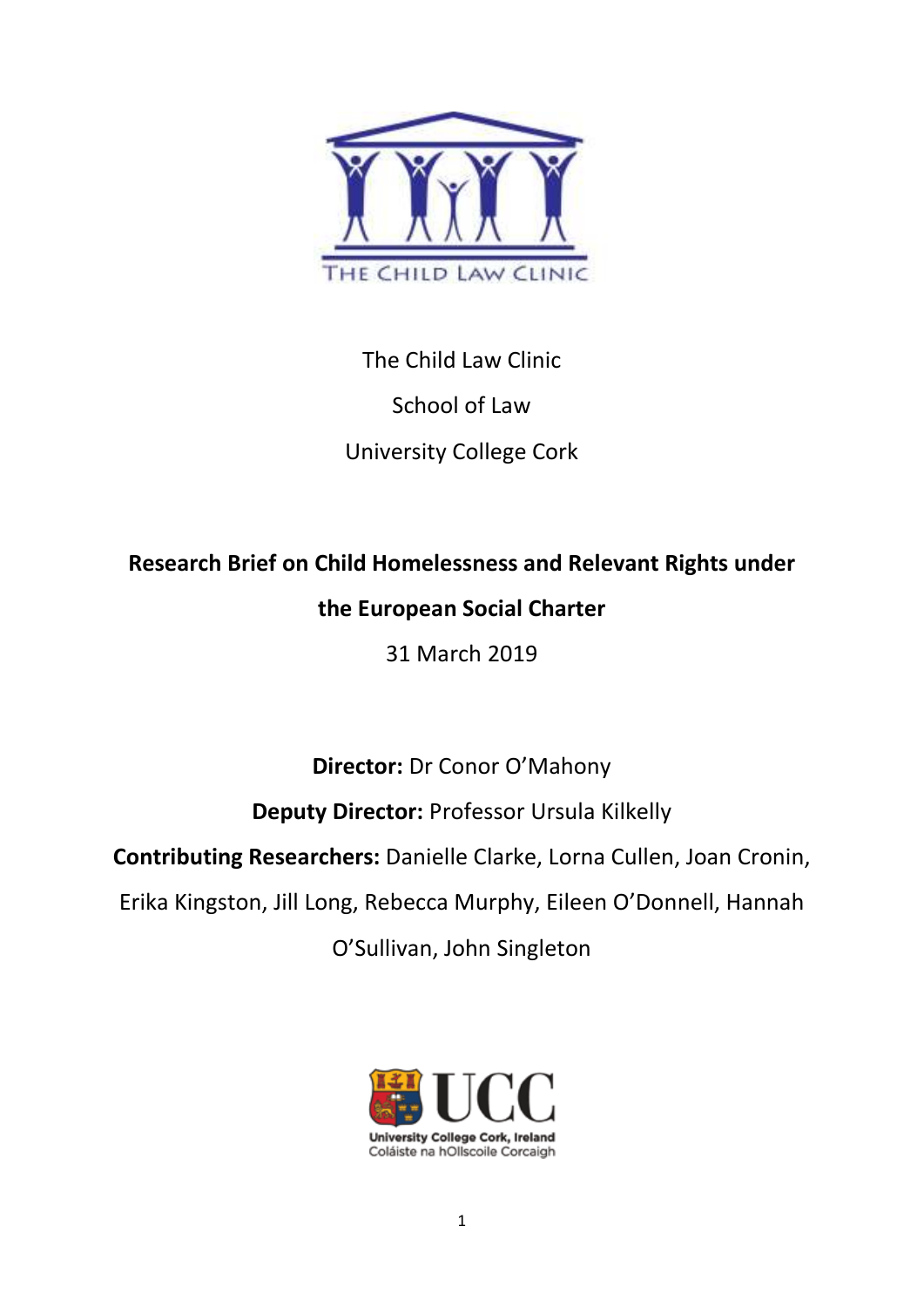#### **Introduction**

.<br>-

This brief is primarily focused on the Revised European Social Charter 1996 (ESC), which is interpreted and enforced by the European Committee on Social Rights (ECSR). The Committee delivers decisions both as part of the collective complaints procedure and the reporting procedure involving periodic reports submitted by States Parties. As such, the main source of law examined in this brief consists of the provisions of the ESC and the decisions of the ECSR. However, although the ESC is a separate instrument to the ECHR, the ECSR often cites provisions of the Convention and judgments of the European Court of Human as persuasive authority in its decisions on the merits.<sup>1</sup> It also cites global human rights instruments such as the Convention on the Rights of the Child<sup>2</sup> and the International Covenant on Economic, Social and Cultural Rights (ICESCR), $3$  as well as General Comments issued by the Committees charged with interpreting those Conventions. Finally, some decisions reference memoranda by Thomas Hammarberg, Council of Europe Commissioner for Human Rights, following visits to States Parties.<sup>4</sup> Since these sources can carry at least some weight in proceedings before the Committee, relevant materials will be identified in this brief where appropriate.

The brief addresses in turn a number of relevant rights, including both the right to housing itself and other rights which are adversely affected by homelessness. Each section sets out (a) the relevant provisions of the ESC; (b) relevant decisions of the ECSR; (c) relevant conclusions (reporting procedure) of the ECSR; (d) other relevant international standards; and (e) evidence of harm caused to the right in question as a result of homelessness. The rights that are considered are as follows:

<sup>&</sup>lt;sup>1</sup> See, e.g., *European and Roma Travellers Forum (ERTF) v Czech Republic*, Complaint No. 104/2014, Decision on the Merits, 17 May 2016 at [15] to [16]; *Medicins du Monde-International v France*, Complaint No. 67/2011, Decision on the Merits, 11 September 2012 at [23]; *Bedriftsforbundet v Norway*, Complaint No. 103/2013, Decision on the Merits, 17 May 2016 at [23] to [24]; and *Federation of Catholic Family Associations in Europe (FAFCE) v Ireland*, Complaint No. 89/2013, Decision on the Merits, 12 September 2014 at [17] to [18].

<sup>2</sup> See, e.g., *Medicins du Monde-International v France*, Complaint No. 67/2011, Decision on the Merits, 11 September 2012 at [141]; *Defence for Children International (DCI) v Belgium*, Complaint No. 69/2011, Decision on the Merits, 23 October 2012 at [31] to [34], and *Federation of Catholic Family Associations in Europe (FAFCE) v Ireland*, Complaint No. 89/2013, Decision on the Merits, 12 September 2014 at [21].

<sup>3</sup> See, e.g., *European and Roma Travellers Forum (ERTF) v Czech Republic*, Complaint No. 104/2014, Decision on the Merits, 17 May 2016 at [18] to [20] and *Bedriftsforbundet v Norway*, Complaint No. 103/2013, Decision on the Merits, 17 May 2016 at [25] to [26].

<sup>4</sup> See, e.g., *Medicins du Monde-International v France*, Complaint No. 67/2011, Decision on the Merits, 11 September 2012 at [22].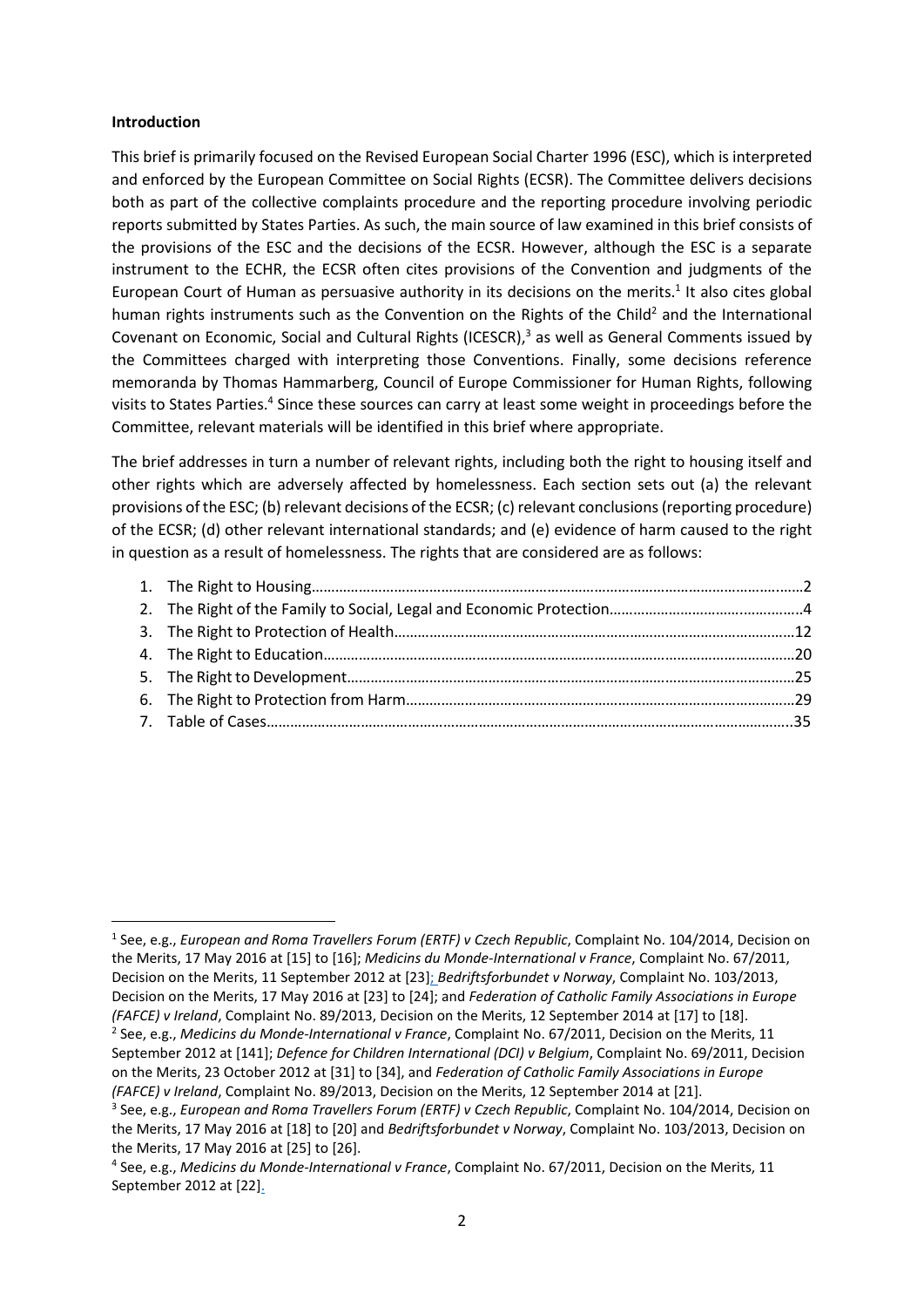#### 1. **The Right to Housing**

Article 31 of the ESC provides:

<u>.</u>

With a view to ensuring the effective exercise of the right to housing, the Parties undertake to take measures designed:

- 1. to promote access to housing of an adequate standard;
- 2. to prevent and reduce homelessness with a view to its gradual elimination;
- 3. to make the price of housing accessible to those without adequate resources.

Ireland has opted out of Article 31, and so it cannot be relied on directly in any application to the ESCR concerning Ireland. However, in the case law of the ESCR, the right to housing under Article 31 and the right of the family to social, legal and economic protection under Article 11 have been treated as closely related. Case law under Article 31 suggests that principles established therein may also be applicable to Article 16, and therefore may potentially be relied on in applications based on Article 16 alone.

In *European Federation of National Organisations working with the Homeless (FEANTSA) v France*, the Committee found a violation of Article 31 of the ESC without a finding of a violation of Article 16 (The right of the family to social, legal and economic protection) of the Charter.<sup>5</sup> It is noted however, that *FEANTSA* did not allege a violation of Article 16, so it is not possible to establish definitively whether a lack of a finding of a violation of Article 16 was simply due to the fact that *FEANTSA* did not state this in their complaint or whether the Committee interpret Articles 31 and 16 as interchangeable in many respects. It is argued the evidence supports the latter contention. Where there is held to be a violation of Article 31 of the ESC, the Committee seem to suggest that such a violation will also bring about a violation of Article 16 of the Charter. In a number of cases where there has been a violation of Article 31 alone or in combination with Article E (Non-Discrimination), the committee will consequently make a finding of a violation of Article 16 alone or in combination with Article E without examining Article 16 again in further detail.<sup>6</sup>

# In *Medecins du Monde-International v France*, the Committee held:

… that the finding of a violation of Article E taken in conjunction with Article 31 concerning the right to housing of the Roma of Romanian and Bulgarian origin either lawfully residing or working regularly in France brings about also a violation of Article E taken in conjunction with Article 16.<sup>7</sup>

<sup>5</sup> *Federation Europeene des Associations Nationales Travaillant avec les Sans-abri (FEANTSA) v France*, Complaint No. 39/2006, decision on the merits of 5 December 2007.

<sup>6</sup> See, e.g., *Medecins du Monde-International v France*, Complaint No. 67/2011, Decision on the Merits, 11 September 2012; *International Movement ATD Fourth World v France*, Complaint No. 33/2006, Decision on the Merits, 5 December 2007; FEANTSA v Slovenia, Complaint No. 53/2008, Decision on the Merits, 8 September 2009; and *European Roma Rights Centre (ERRC) v France*, Complaint No 51/2008, Decision on the Merits, 19 October 2009.

<sup>7</sup> *Medecins du Monde-International v France*, Complaint No. 67/2011, decision on the merits of 11 September 2012 at [100].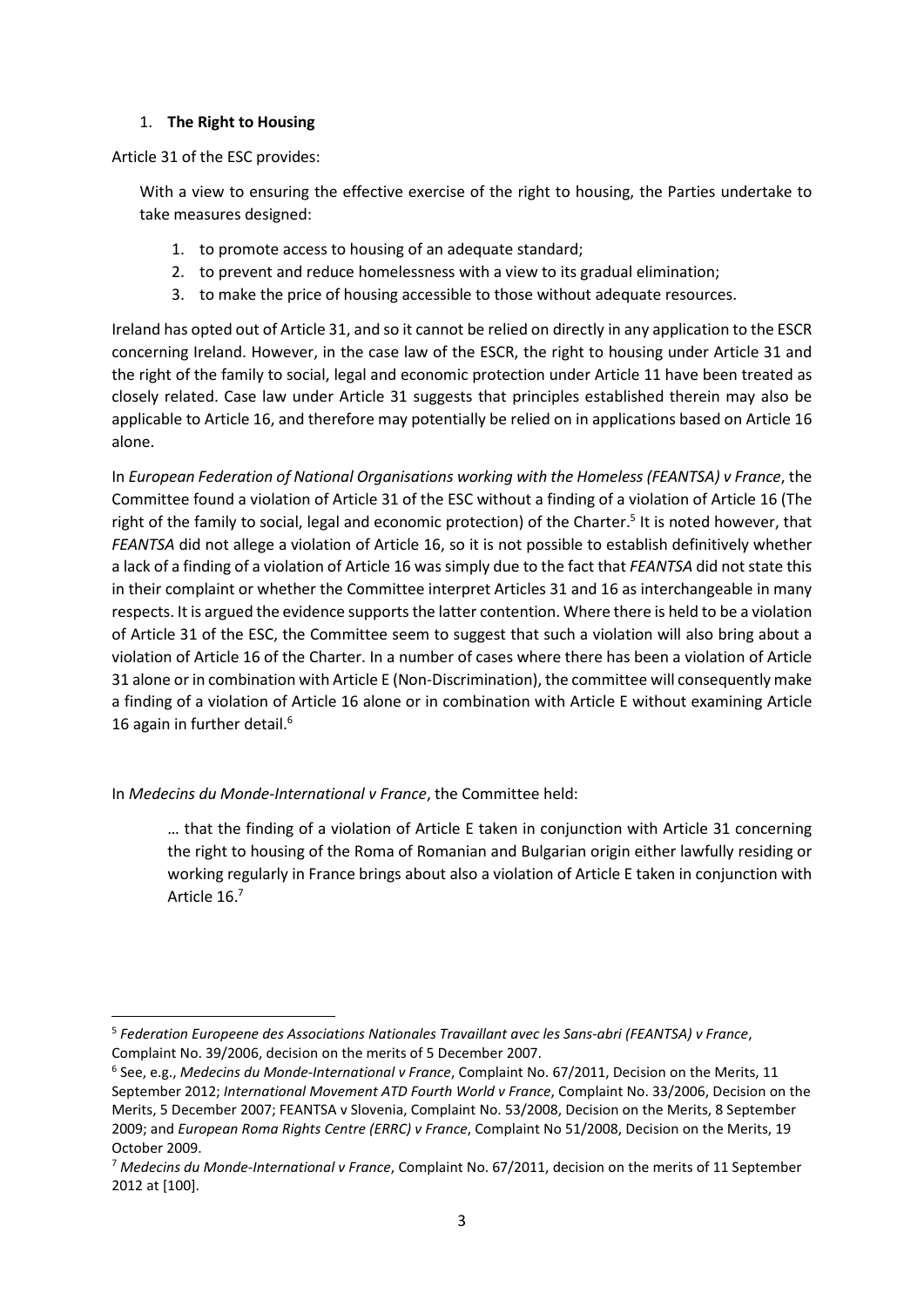#### In *International Movement ATD Fourth World* the Committee stated that it:

… considers that ATD Fourth World's complaints in respect of Article 16 of the revised Charter, in isolation or taken in conjunction with Article E of the revised Charter, overlap by and large with the complaints in respect of Article 31, that there is therefore no need to examine them again with reference to Article 16.<sup>8</sup>

# In *European Roma Rights Centre (EERC) v France the Committee* held:

The Committee considers that the population concerned by this collective complaint unquestionably includes families. In view of the scope it has constantly attributed to Article 16 as regards housing of the family, the findings of a violation of Article 31 or Article E in conjunction with Article 31, amount to a finding that there has also been a breach of Article 16, and of Article E in conjunction with Article 16. 9

In *Federation Europeene des Associations Nationales Travaillant avec les Sans-abri (FEANTSA) v Slovenia*, the Committee reiterated the same idea:

The Committee considers that in view of the scope it has constantly attributed to Article 16 as regards housing of the family, the findings of a violation of Article 31, taken alone or in conjunction with Article E, amount to a finding that there has also been a breach of Article 16, and of Article E in conjunction with Article 16.<sup>10</sup>

Therefore, it is arguable that although Ireland has opted out of Article 31 of the ESC, Articles 31 and 16 are in many contexts to be interpreted as interchangeable, in which case a substantial body of the case law that falls under the scope of Article 31 of the Convention in these contexts should also be considered applicable to the Irish context. It will be seen immediately below how the two provisions have been invoked together in a past decision concerning Ireland.

# 2. **The Right of the Family to Social, Legal and Economic Protection**

# a. Relevant Provisions of the ESC

<u>.</u>

The ESC provides for the right of the family to social, legal and economic protection under Article 16:

With a view to ensuring the necessary conditions for the full development of the family, which is the fundamental unit of society, the Contracting Parties undertake to promote the economic, legal and social protection of family life by such means as social and family benefits, fiscal

<sup>8</sup> *International Movement ATD Fourth World v France*, Complaint No. 33/2006, Decision on the Merits, 5 December 2007 at [158].

<sup>9</sup> *ERRC v France*, Complaint No 51/2008, decision on the merits of 19 October 2009 at [89].

<sup>10</sup> *Federation Europeene des Associations Nationales Travaillant avec les Sans-Abri (FEANTSA) v Slovenia*, Complaint No. 53/2008, decision on the merits of 8 September 2009 at [75].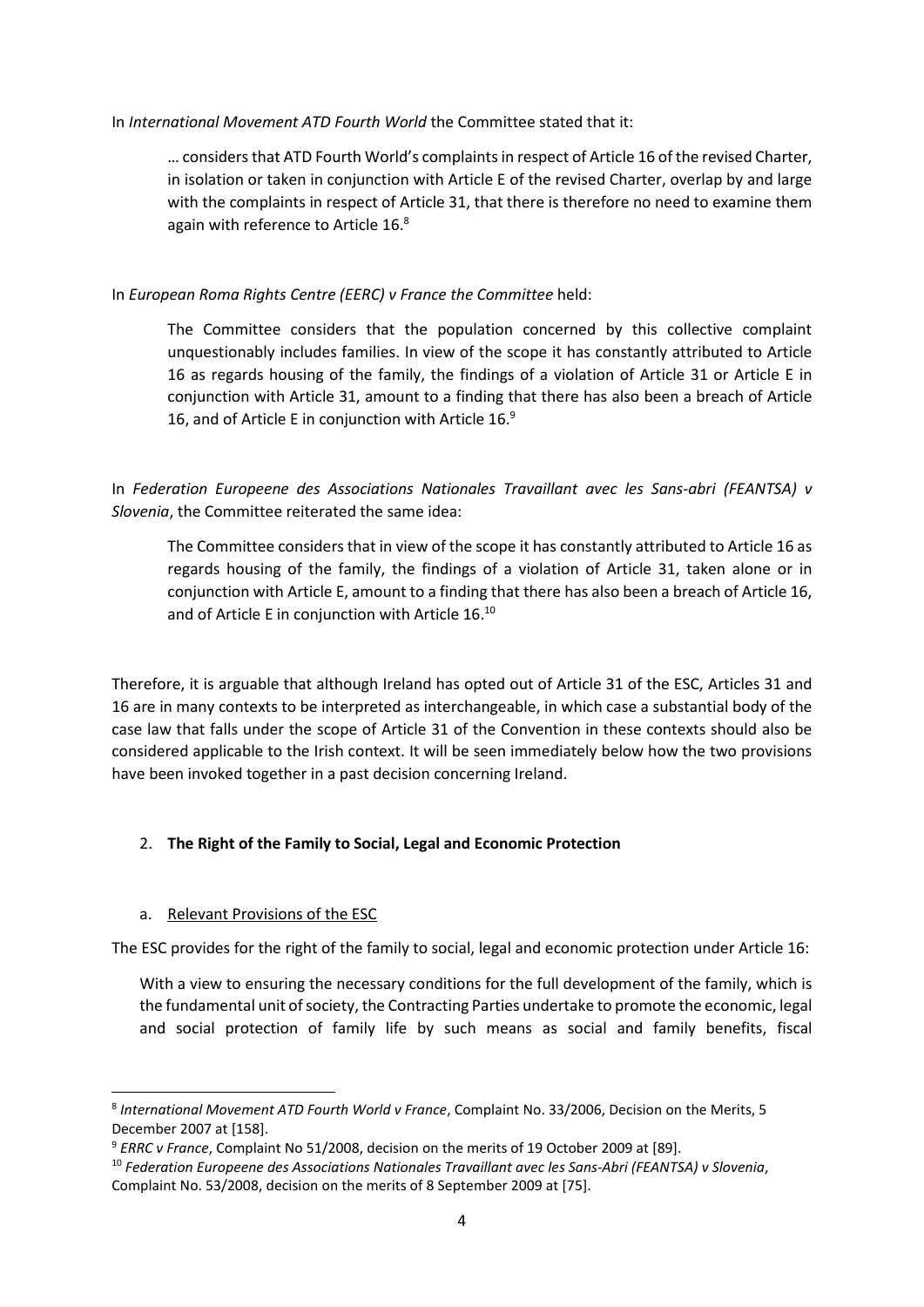arrangements, provision of family housing, benefits for the newly married, and other appropriate means.

# b. Past decisions of the ECSR

*In International Federation of Human Rights v Ireland<sup>11</sup> the Committee found Ireland in violation of* Article 16 of the Revised Social Charter by failing to provide adequate housing conditions on local authority estates. Ireland was found to be in violation of Articles 11, 16, 17 and 30 taken together in respect of the failure of the State to adopt the Charter rights within the legal, policy and administrative framework of Local Authority Housing in Ireland; to ensure the adequacy, habitability and suitability of some Local Authority Housing which violates the Charter and ESC standards, and to respect Charter rights in State Regeneration programmes. In relation to the violation of Article 16 on the part of Ireland the Committee made the following statements invoking aspects of the scope of Article 31 in its reasoning:

The right of housing is of central importance to the family, and it permits the exercise of many other rights – both civil and political as well as economic, social and cultural. In order to satisfy Article 16, States Parties must promote the provision of an adequate supply of housing for families, take the needs of families into account in housing policies and ensure that existing housing be of an adequate standard and include essential services (such as heating and electricity). Adequate housing refers not only to a dwelling, which must not be sub-standard and must have essential amenities, but also to a dwelling of suitable size considering the composition of the family in residence. Furthermore the obligation to promote and provide housing extends to security from unlawful eviction…

To the extent that it requires States to ensure housing for families of an adequate standard and protection from eviction, Articles 16 partially overlaps with Article 31 of the Charter, in the sense that the notion of adequate housing and forced eviction are identical under Articles 16 and 31 …

The Committee also recalls that the rights recognised in the Social Charter must take a concrete and effective, rather than purely theoretical, form …

This means that, for ensuring the satisfactory application of the right to family housing under Article 16 of the Charter – *mutatis mutandis*, the same as for the right to adequate housing under Article 31 – States Parties should:

a. adopt the necessary legal, financial and operational means of ensuring steady progress towards achieving the goals laid down by the Charter;

b. maintain meaningful statistics on needs, resources and results;

c. undertake regular reviews of the impact of the strategies adopted;

d. establish a timetable and not defer indefinitely the deadline for achieving the objectives of each stage;

<sup>11</sup> *Ibid*.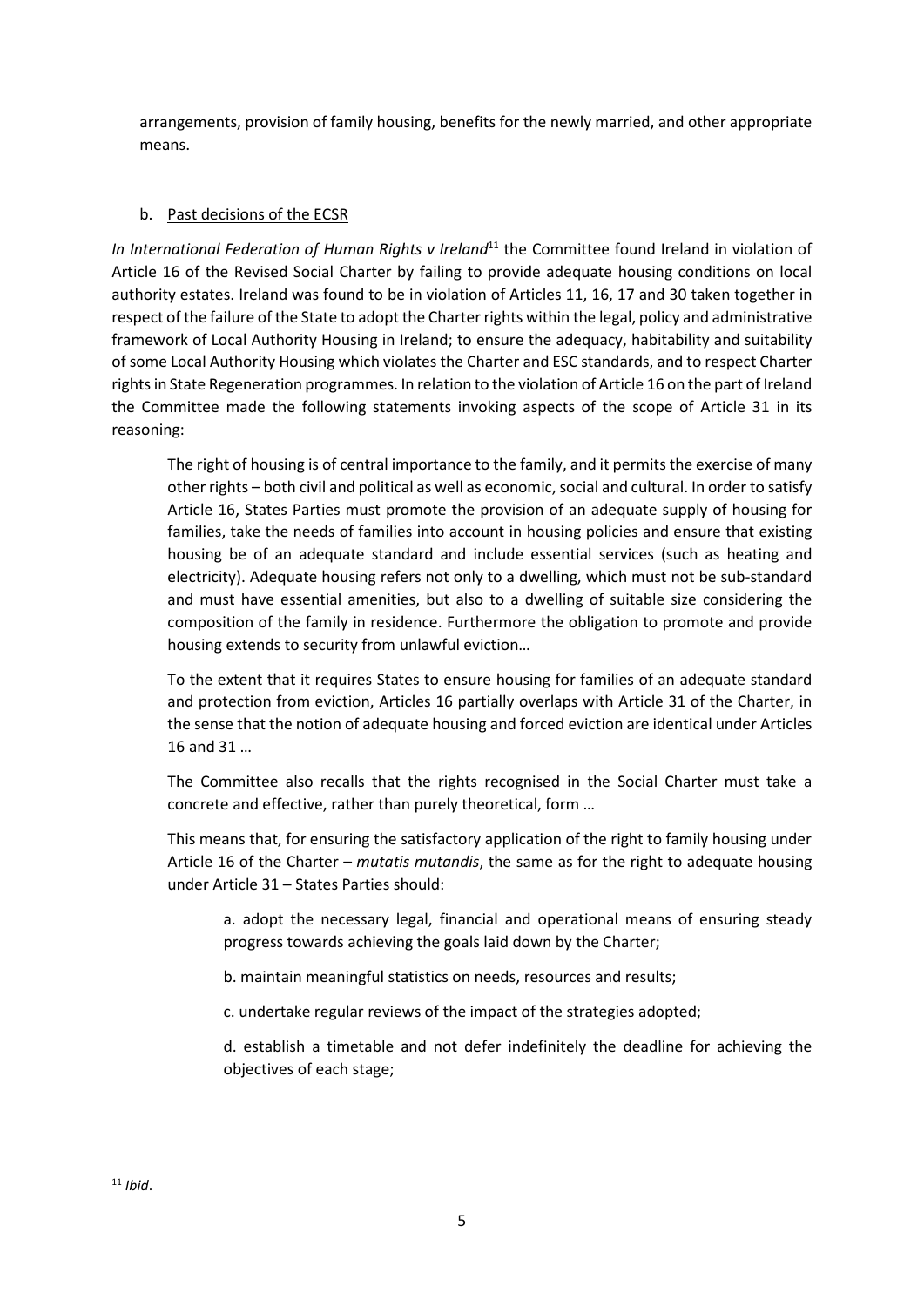e. pay close attention to the impact of the policies adopted on each of the categories of persons concerned, particularly the most vulnerable.<sup>12</sup>

Therefore, while Ireland has not accepted Article 31 of the Charter which guarantees the right to housing, and the Irish Government argued that the complaint focuses on matters that in substance fall within Article 31 of the Charter, the ECSR decided that some of the issues also fall within the scope of Article 16 of the Charter in so far as they relate to family housing.<sup>13</sup>

*European Roma Rights Centre (ERRC) v Ireland*<sup>14</sup> concerned Ireland's compliance with the ESC regarding the accommodation of Travellers. In 1995, a government appointed Task Force on the Travelling Community reported that there was inadequate accommodation for 1,342 Traveller households in Ireland. The Task Force recommended the provision of 3,100 additional units of Traveller accommodation by the year 2000. This was not complied with. The ERRC claimed that the Government of Ireland had not ensured the satisfactory application of Article 16 and Article 30 of the ESC with respect to accommodation for Travellers in Ireland. In addition, many of the actions and omissions of the Government had violated the rights of child Travellers to social, legal and economic protection (Article 17). The Committee found that Ireland was in violation of Article 16 on the grounds that there was a shortfall in sufficient accommodation for Travellers; inadequate conditions in the existing Traveller accommodation, and in relation to the legislative framework and practice of evictions:

The right to housing permits the exercise of many other rights – both civil and political as well as economic, social and cultural. It is also of central importance to the family. In order satisfy Article 16 states must promote the provision of an adequate supply of housing for families, take the needs of families into account in housing policies and ensure that existing housing be of an adequate standard and include essential services (such as heating and electricity). 56. As in the previous case, the Committee has stated that adequate housing refers not only to a dwelling, which must not be sub-standard and must have essential amenities, but also to a dwelling of suitable size considering the composition of the family in residence. Furthermore the obligation to promote and provide housing extends to security from unlawful eviction ...<sup>15</sup>

As in the previous case, the Committee also stated for the situation to be compatible with the Article 31, States Parties must:

a. adopt the necessary legal, financial and operational means of ensuring steady progress towards achieving the goals laid down by the Charter;

b. maintain meaningful statistics on needs, resources and results;

c. undertake regular reviews of the impact of the strategies adopted;

d. establish a timetable and not defer indefinitely the deadline for achieving the objectives of each stage;

<sup>&</sup>lt;sup>12</sup> International Federation for Human Rights (FIDH) v Ireland, Complaint No. 110/2014, Decision on the Merits, 12 May 2017 at [106] to [109].

<sup>13</sup> *Ibid* at [24].

<sup>14</sup> *European Roma Rights Centre (ERRC) v Ireland*, Complaint No. 100/2013, Decision on the Merits, 1 December 2015.

<sup>15</sup> *Ibid* at [56].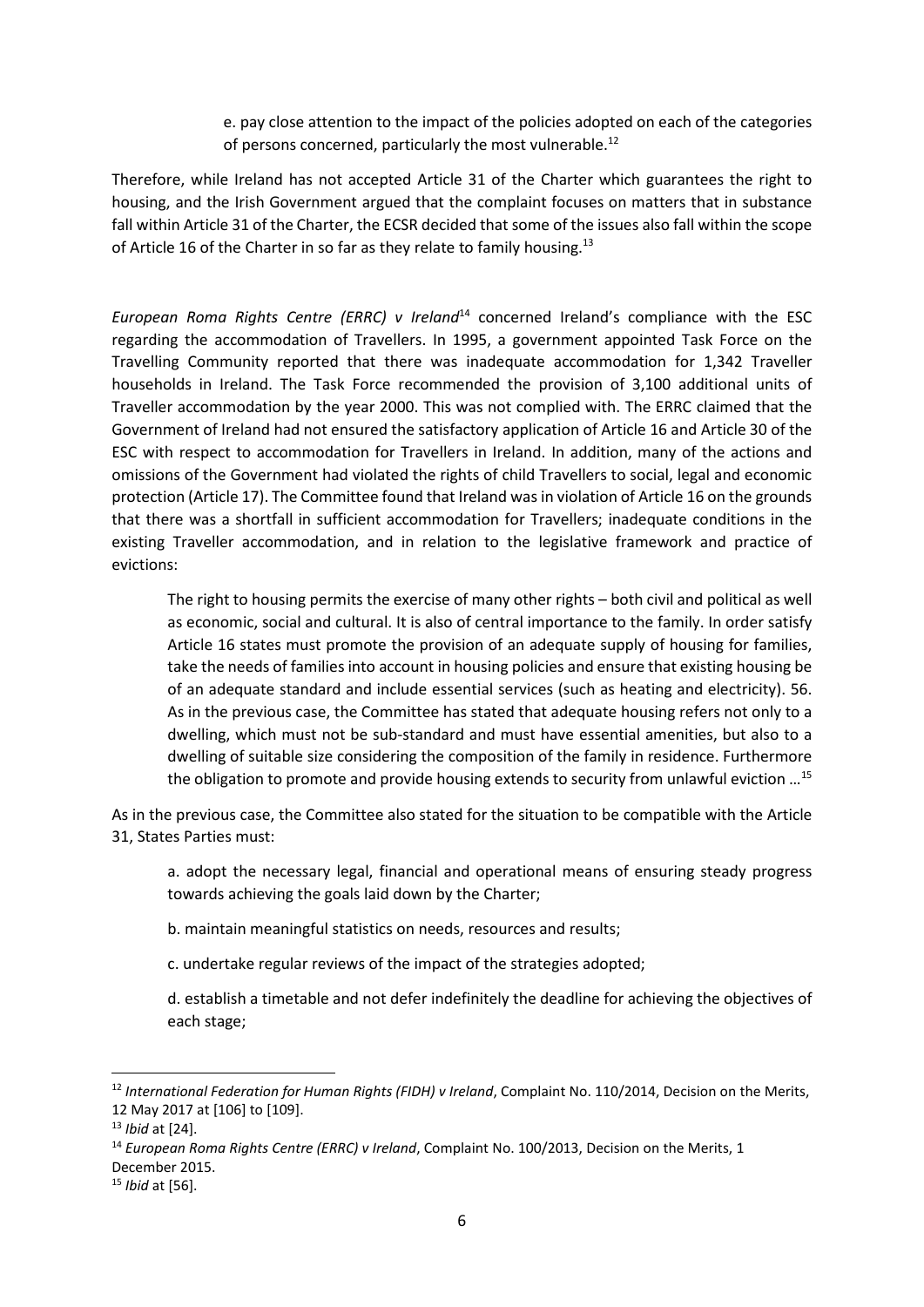e. pay close attention to the impact of the policies adopted on each of the categories of persons concerned, particularly the most vulnerable …<sup>16</sup>

In *ERRC v Greece*<sup>17</sup> it was claimed that the Greek Government failed to apply Article 16 in a satisfactory manner, on the grounds that the Roma are denied an effective right to housing. The conclusion of the ECSR was that the insufficiency of permanent dwellings constituted a violation of Article 16 of the European Social Charter. The lack of temporary stopping facilities, the forced eviction and other sanctions of Roma also constituted a violation of Article 16 of the European Social Charter.

In *Medecins du Monde-International v France*<sup>18</sup> it was alleged that the Roma, mostly from countries of the European Union, living in France in extreme poverty, are denied the rights to housing, education for their children, social protection and health care, in breach of articles 11, 13, 16, 17, 30 and 31 of the Revised European Social Charter. The Committee held that there were violations of Articles E in conjunction with Articles 31, 16, 30, 19(8), 17, 11 and 13 because of a lack of sufficient measures to provide housing to families of migrant Roma residing lawfully or working regularly in France. The Committee held "that the finding of a violation of Article E taken in conjunction with Article 31 concerning the right of housing of the Roma of Romanian origin and Bulgarian origin either lawfully residing or working regularly in France brings about also a violation of Article E taken in conjunction with Article 16."<sup>19</sup>

In *FEANTSA v Slovenia*<sup>20</sup> FEANTSA requested the Committee to find that Slovenia was not in conformity with Article 16 and 31 of the Revised European Social Charter, taken separately and in conjunction with Article E, on the grounds that Slovenia has failed to ensure an effective right to housing for its residents (especially families). Due to the implications of a Slovenian Act of 1991, the number of persons unable to obtain access to adequate housing had greatly increased, as had the number of evictions and the number of homeless people. The Committee found violations of Articles 31 and E taken in conjunction with Article 16. The Committee stated that "it considers that in view of the scope it has constantly attributed to Article 16 as regards housing of the family, the findings of a violation of Article 31 taken alone or in conjunction with Article E amount to a finding that there has also been a breach of Article 16 and of Article E in conjunction with Article 16".<sup>21</sup>

#### c. Past Conclusions (Reporting Procedure) of the ECSR

Under its periodic reporting procedure, the ECSR concluded in its consideration of Ireland's implementation of Article 16 in 2000:

<sup>16</sup> *Ibid* at [59].

<sup>17</sup> *European Roma Rights Centre (ERRC) v Greece*, Complaint No. 15/2003, Decision on the Merits, 8 December 2004.

<sup>18</sup> *Medicins du Monde-International v France*, Complaint No. 67/2011, Decision on the Merits, 11 September 2012 at [100].

<sup>19</sup> *Ibid* at [100].

<sup>20</sup> *FEANTSA v Slovenia*, Complaint No. 53/2008, Decision on the Merits, 8 September 2009.

<sup>21</sup> *Ibid* at [75].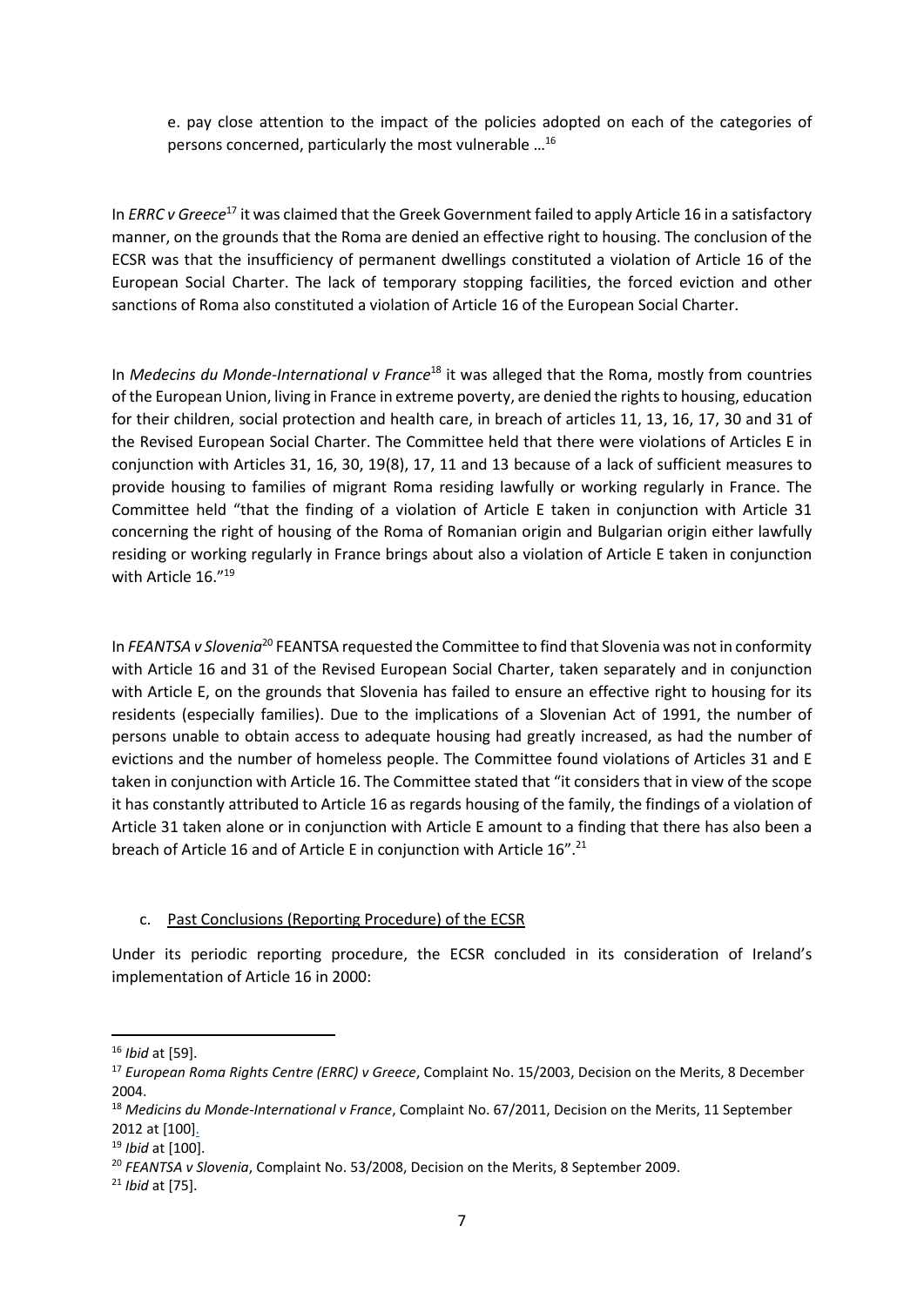The Committee notes that the main housing programmes (house construction, housing grants and, to a lesser extent, housing loans) have been continued during the reference period. In particular, it notes the emphasis placed on funding social housing, provision of which has risen by 40% since 1992. However, the Committee notes that, according to the assessment of housing needs carried out in 1996 by the local authorities, 27,427 families were on the waiting list for housing. In line with the estimates included in the report, this figure would probably rise to 40,000 in 1998. The Committee asks what measures have been taken or are planned in order to accommodate families which are waiting for housing …

#### Conclusion

The Committee concludes that the Irish situation does not comply with Article 16 of the Charter, on the grounds that equality of treatment is not guaranteed with regard to payment of family benefits. In addition, it insists that detailed answers to the questions raised above are to be contained in the next report.<sup>22</sup>

In its 2011 conclusions, it was determined that Ireland was in compliance with Article 16.<sup>23</sup> Given the deterioration in the homelessness situation since then, it would be worthwhile comparing the present situation with the situation pertaining in 2000, when Ireland was found not to be in compliance.

# d. Other Relevant International Standards

# *i. International Covenant on Civil and Political Rights*

The International Covenant on Civil and Political Rights (ICCPR) was adopted by the United General Assembly on the 16 December 1966 and came into force on 23 March 1976. Articles 17 and 23(1) ICCPR refer to the right to family:

Article 17:

- 1. No one shall be subject to arbitrary or unlawful interference with his privacy, family, home or correspondence, nor to unlawful attacks on his honour and reputation.
- 2. Everyone has the right to the protection of the law against such interference or attacks.

# Article 23(1)

.<br>-

1. The family is the natural and fundamental group unit of society and is entitled to protection by society and the state.

The Human Rights Committee has noted that the protection of the family and its members is also directly and indirectly guaranteed by other Articles within the Covenant in addition to Articles 17 and 23, such as protection of the child under Article 24.<sup>24</sup>

<sup>&</sup>lt;sup>22</sup> Conclusions XV-1 - Ireland - Article 16, XV-1/def/IRL/16//EN, 31 October 2000, available at http://hudoc.esc.coe.int/eng?i=XV-1/def/IRL/16//EN.

<sup>&</sup>lt;sup>23</sup> Conclusions 2011 - Ireland - Article 16, 2011/def/IRL/16//EN, 9 December 2011, available at http://hudoc.esc.coe.int/eng?i=2011/def/IRL/16//EN.

<sup>24</sup> Human Rights Committee, *General Comment No. 19 of 1990: Article 23*, (1994) UN Doc HRI/GEN/1/Rev.1 at [28].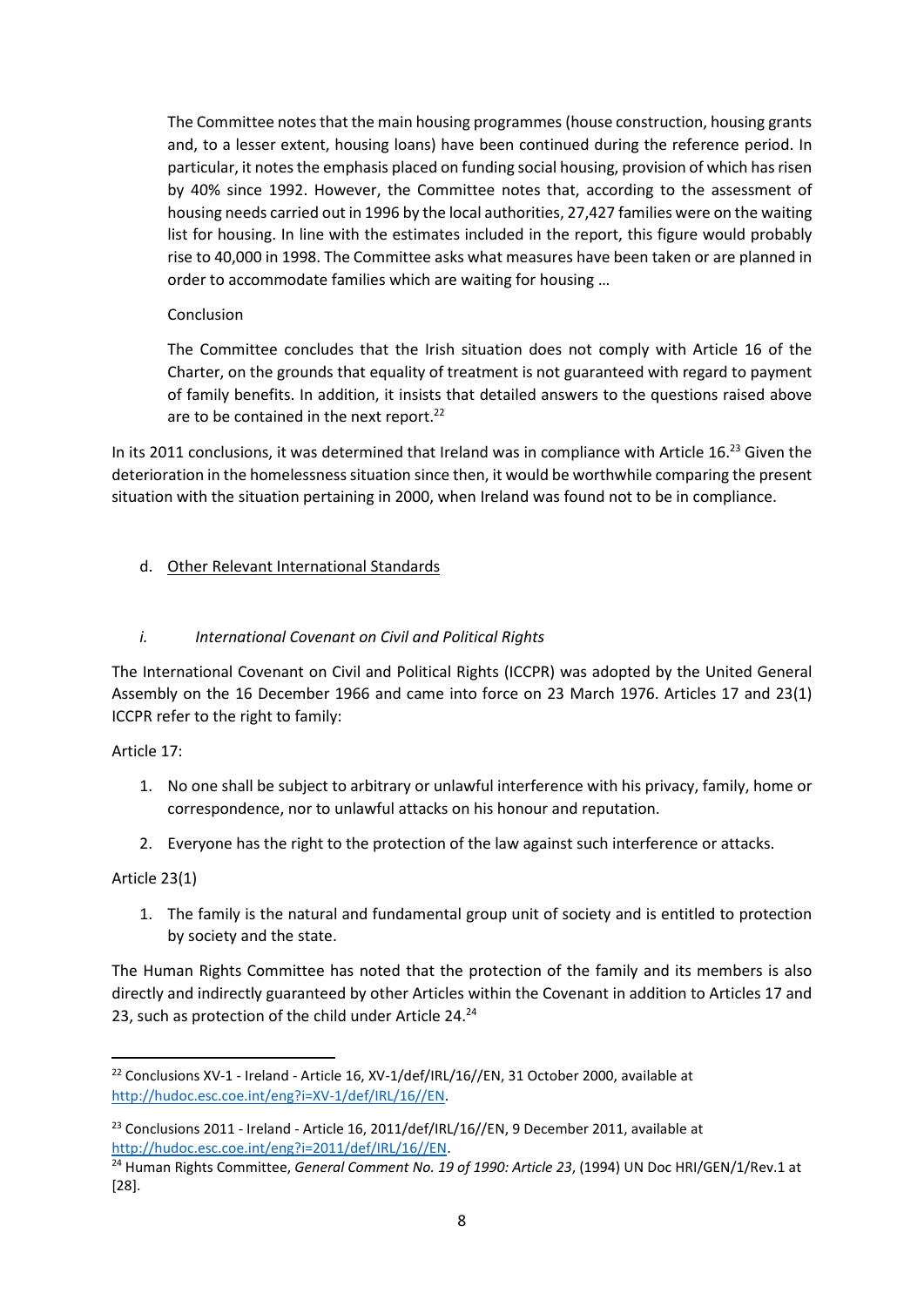#### *ii. International Covenant on Economic, Social and Cultural Rights*

The International Covenant on Economic, Social and Cultural Rights (ICESCR) was adopted by the General Assembly on 16 December 1966. Article 10(1) provides for the right to family:

The widest possible protection and assistance should be accorded to the family, which is the natural and fundamental group unit of society, particularly for its establishment and while it is responsible for the care and education of dependent children.

#### It states at Article 11:

-

The States Parties to the present Covenant recognize the right of everyone to an adequate standard of living for himself and his family, including adequate food, clothing and housing, and to the continuous improvement of living conditions. The States Parties will take appropriate steps to ensure the realization of this right, recognizing to this effect the essential importance of international co-operation based on free consent.

The Committee on Economic, Social and Cultural Rights stated in its General Comment No. 4:

The right to housing should not be interpreted in a narrow or restrictive sense which equates with, for example, the shelter provided by merely having a roof over one's head or views shelter exclusively as a commodity, rather it should be seen as the right to live somewhere in security, peace and dignity.<sup>25</sup>

The Committee went on to state that suitable housing involve availability of services, affordability, habitability and accessibility:

(b) *Availability of services, materials, facilities and infrastructure.* An adequate house must contain certain facilities essential for health, security, comfort and nutrition. All beneficiaries of the right to adequate housing should have sustainable access to natural and common resources, safe drinking water, energy for cooking, heating and lighting, sanitation and washing facilities , means of food storage, refuse disposal, site drainage and emergency services;

(c) *Affordability.* Personal or household financial costs associated with housing should be at such a level that the attainment and satisfaction of other basic needs are not threatened or compromised. Steps should be taken by States parties to ensure that the percentage of housing-related costs is, in general, commensurate with income levels. States parties should establish housing subsidies for those unable to obtain affordable housing, as well as forms and levels of housing finance which adequately reflect housing needs. In accordance with the principle of affordability, tenants should be protected by appropriate means against unreasonable rent levels or rent increases. In societies where natural materials constitute the chief sources of building materials for housing, steps should be taken by States parties to ensure the availability of such materials;

(d) *Habitability.* Adequate housing must be habitable, in terms of providing the inhabitants with adequate space and protecting them from cold, damp, heat, rain, wind or other threats to health, structural hazards, and disease vectors. The physical safety of occupants must be

<sup>25</sup> Committee on Economic Social and Cultural Rights, *General Comment No. 4: The Right to Adequate Housing* (1991), E/1992/23 at [7].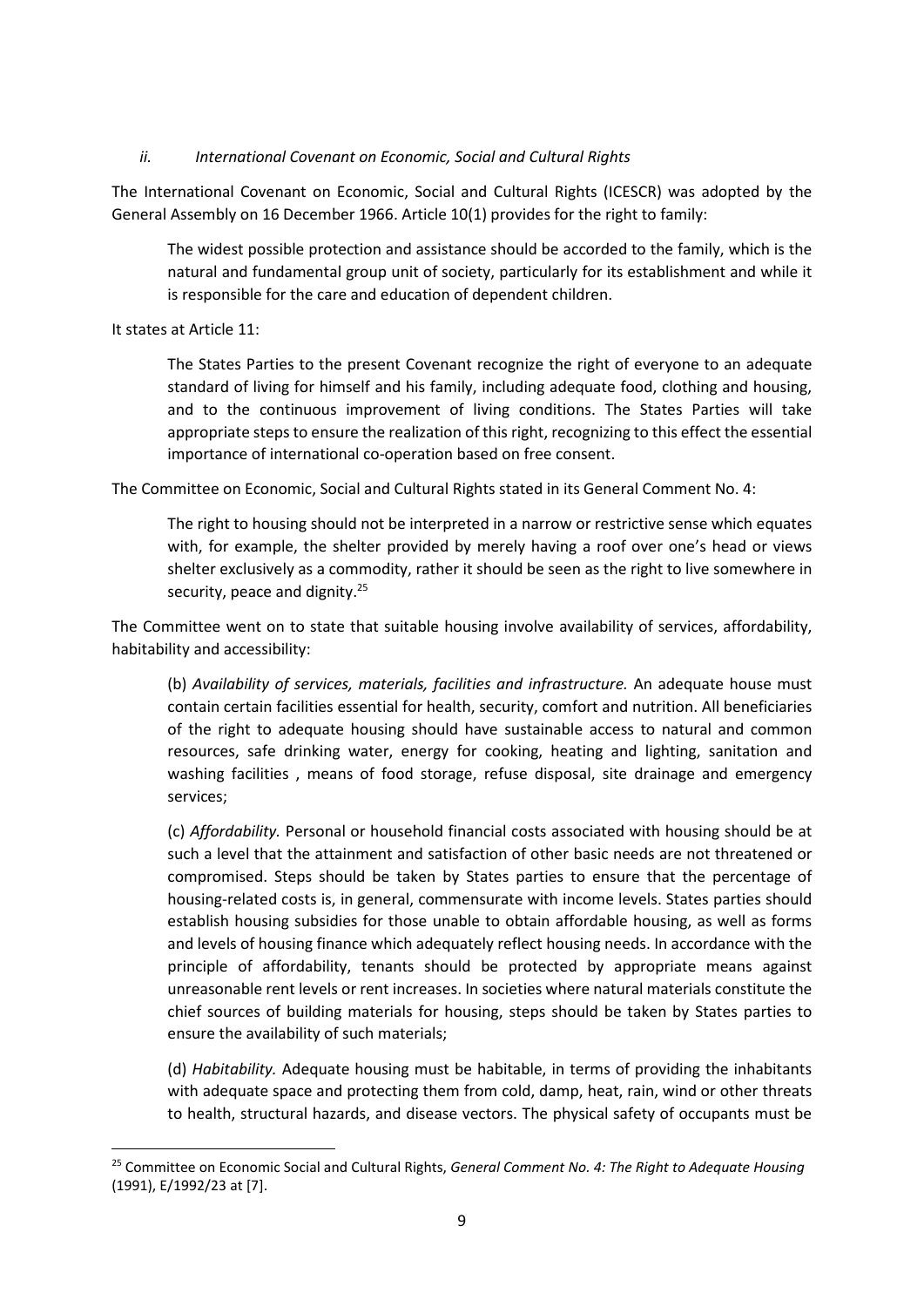guaranteed as well. The Committee encourages States parties to comprehensively apply the Health Principles of Housing prepared by WHO which view housing as the environmental factor most frequently associated with conditions for disease in epidemiological analyses; i.e. inadequate and deficient housing and living conditions are invariably associated with higher mortality and morbidity rates;<sup>26</sup>

(e) *Accessibility.* Adequate housing must be accessible to those entitled to it. Disadvantaged groups must be accorded full and sustainable access to adequate housing resources. Thus, such disadvantaged groups as the elderly, children, the physically disabled, the terminally ill, HIV-positive individuals, persons with persistent medical problems, the mentally ill, victims of natural disasters, people living in disaster-prone areas and other groups should be ensured some degree of priority consideration in the housing sphere. Both housing law and policy should take fully into account the special housing needs of these groups. Within many States parties increasing access to land by landless or impoverished segments of the society should constitute a central policy goal. Discernible governmental obligations need to be developed aiming to substantiate the right of all to a secure place to live in peace and dignity, including access to land as an entitlement …

#### *iii. European Convention on Human Rights*

Article 8 of the European Convention on Human Rights (ECHR) states:

- 1. Everyone has the right to respect for his private and family life, his home and his correspondence.
- 2. There shall be no interference by a public authority with the exercise of this right except such as in accordance with the law and is necessary in a democratic society in the interests of national security, public safety or the economic well being of the country, for the prevention of disorder or crime, for the protection of health or morals, or for the protection of the rights and freedom of others.

The European Court of Human Rights has held that Article 8 cannot be construed as recognising a right to be provided with a home<sup>27</sup> or as conferring a right to live in a particular location.<sup>28</sup> However, positive obligations can arise under Article 8 in certain circumstances, particularly where vulnerable individuals or groups are involved. For example, the Court has stated that a refusal by the authorities to provide housing assistance to an individual suffering from a serious disease might in certain circumstances raise an issue under Article 8.<sup>29</sup>

<sup>26</sup> *Ibid* at [8].

<sup>27</sup> *Chapman v United Kingdom*, 27238/95, 18 January 2001 at [99].

<sup>28</sup> *Garib v Netherlands*, 43494/09, 6 November 2017 at [141].

<sup>29</sup> *Marzari v Italy*, 36448/97, 4 May 1999.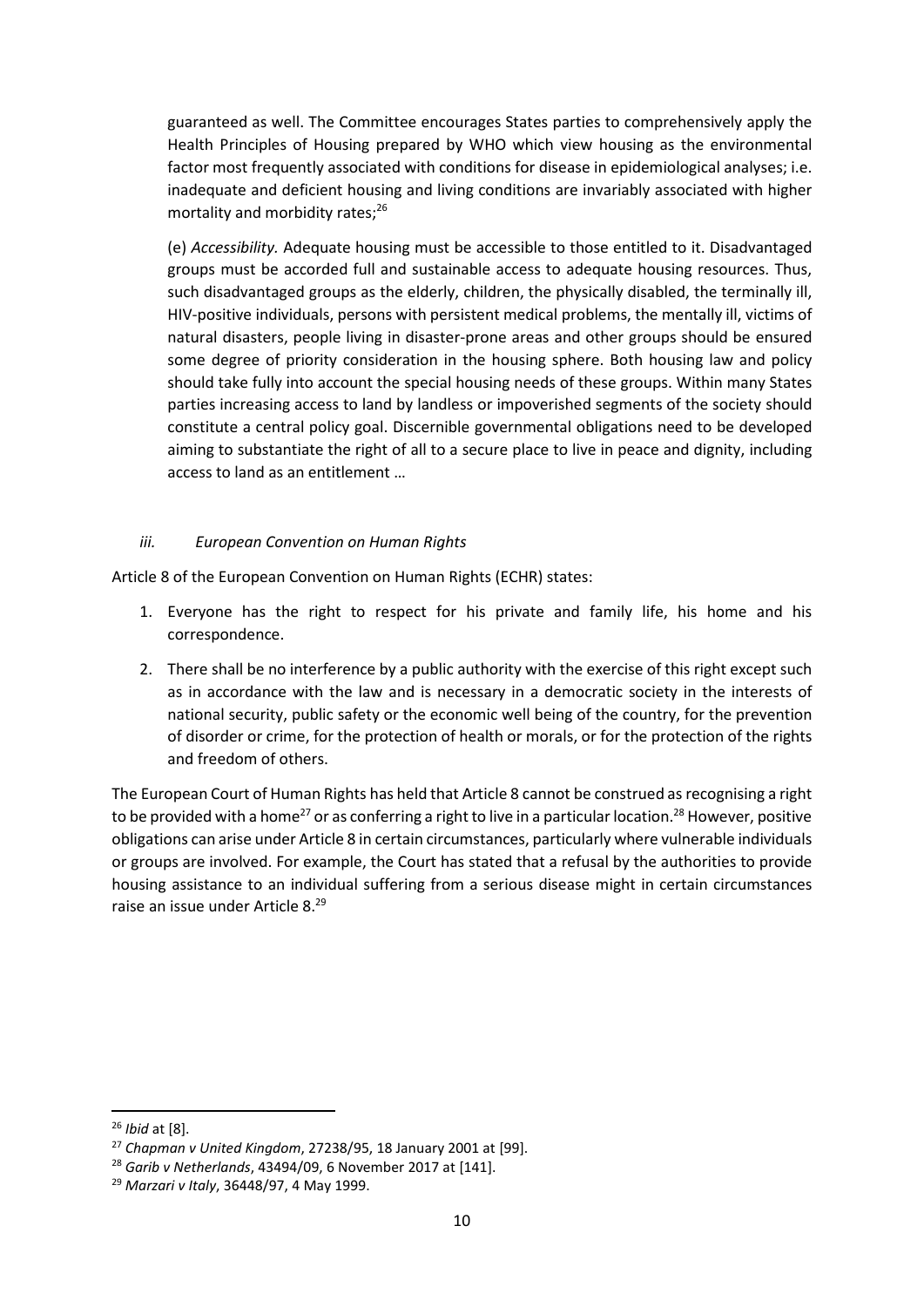#### *iv. Convention on the Rights of the Child*

Relevant provisions include:

Article 2(1)

States Parties shall respect and ensure the rights set forth in the present Convention to each child within their jurisdiction without discrimination of any kind, irrespective of the child's or his or her parent's or legal guardian's race, colour, sex, language, religion, political or other opinion, national, ethnic or social origin, property, disability, birth or other status.

# Article 18(2)

For the purpose of guaranteeing and promoting the rights set forth in the present Convention, States Parties shall render appropriate assistance to parents and legal guardians in the performance of their child-rearing responsibilities and shall ensure the development of institutions, facilities and services for the care of children.

#### Article 27

<u>.</u>

- 1. States Parties recognize the right of every child to a standard of living adequate for the child's physical, mental, spiritual, moral and social development.
- 2. The parent(s) or others responsible for the child have the primary responsibility to secure, within their abilities and financial capacities, the conditions of living necessary for the child's development.
- 3. State Parties, in accordance with national conditions and within their means, shall take appropriate measures to assist parents and others responsible for the child to implement this right and shall in case of need provide material assistance and support programmes, particularly with regard to nutrition, clothing and housing.

In its General Comment No. 7, the Committee on the Rights of the Child – citing Articles 18 and 27 of the Convention – emphasised that States parties are required to render appropriate assistance to parents, legal guardians and extended families in the performance of their child**-**rearing responsibilities, including assisting parents in providing living conditions necessary for the child's development. The Committee stated that an integrated approach would include interventions that impact indirectly on parents' ability to promote the best interests of children (including, e.g., adequate housing).<sup>30</sup>

# e. Evidence of Harm Caused by Homelessness

 A report prepared by Lambert *et al* in 2018<sup>31</sup> has provided or cited various forms of evidence of the impact of homelessness on the social and economic protection available to families:

<sup>30</sup> Committee on the Rights of the Child, *General Comment No. 7: Implementing child rights in early childhood* (2005), CRC/C/GC/7/Rev.1, 20 September 2006 at [20].

<sup>31</sup> Sharon Lambert, Daniel O'Callaghan and Owen Jump, *Young Families in the Homeless Crisis: Challenges and Solutions* (Dublin: Focus Ireland. December 2018), available at https://www.focusireland.ie/wpcontent/uploads/2018/12/Lambert-et-al-2018-Young-Families-in-the-Homeless-Crisis-Full-Report.pdf.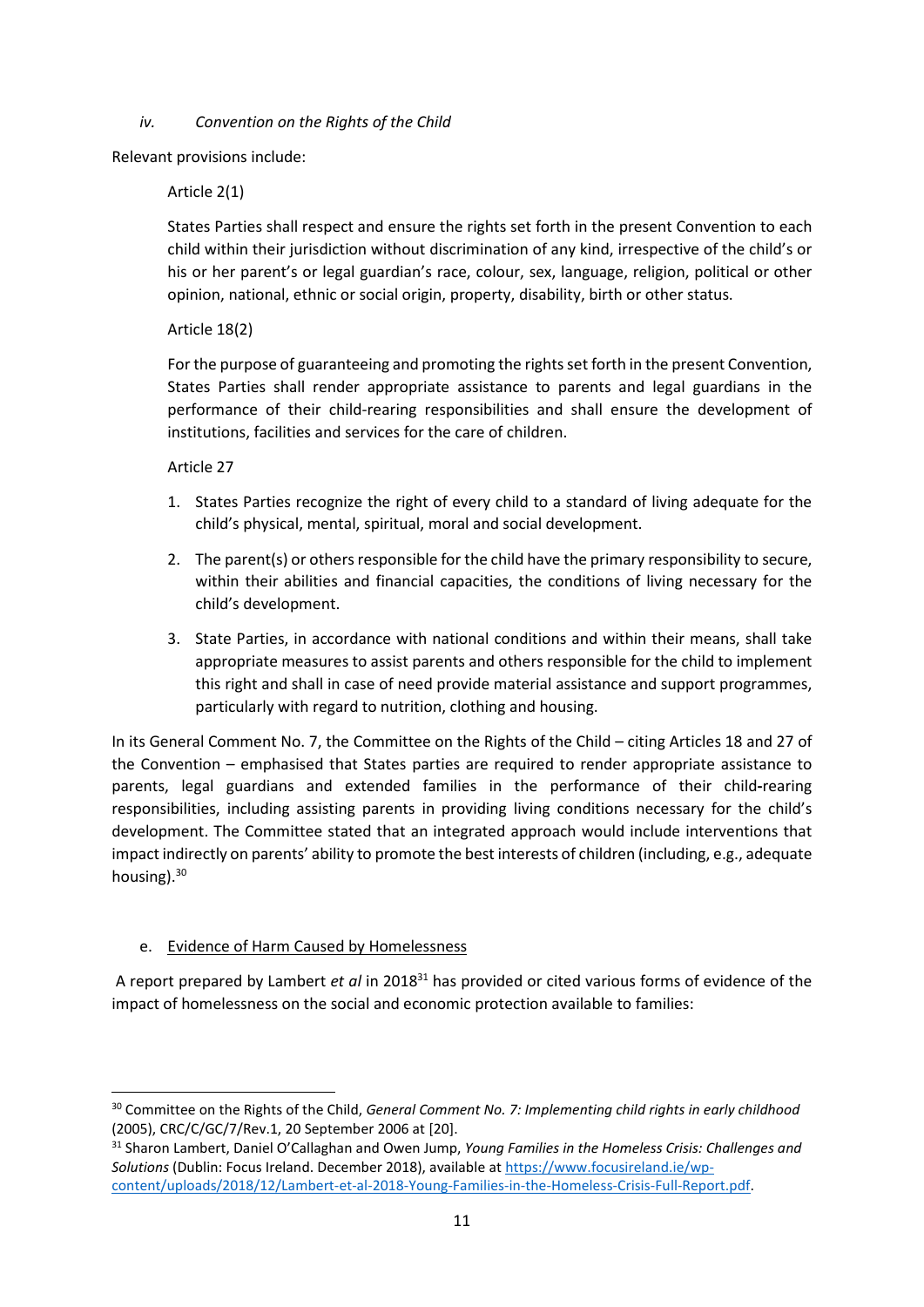In August 2018, 9,527 people were residing in emergency accommodation across the country including 5,834 adults and 3,693 children. These figures illustrate a 15% increase from the previous year.<sup>32</sup>

Young parents setting up home for the first time in temporary emergency accommodation face unique and potentially overwhelming obstacles. Preliminary research states that young families are more likely to remain in emergency accommodation than more established families and there is concern about the long-term impact homelessness has on them and their children.<sup>33</sup>

For children the housing and health of parents can provide the most vital means of stability. $34$  Given the tumultuous nature of homeless emergency accommodation, these environments are not conducive to the development of young children and negatively impact on parenting capacity and the ability of a family to function as a family unit. $35$ 

The majority of emergency accommodation facilities have rules and regulations that can affect meal times and family life more broadly while also institutionalising families within a controlled environment.<sup>36</sup>

The common cultural perspective of homelessness associated with individual failure can lead to negative public perceptions about parent's ability to adequately care for their children.<sup>37</sup>

Homeless families often face challenges in addition to attaining and maintaining housing. Homeless mothers are more likely than housed mothers to experience domestic violence, mental illness and substance abuse. Additional stressors can include exposure to family and community violence.  $38$ 

In research undertaken by Dr Kathy Walsh and Brian Harvey of families' experience of homelessness, issues complained of included: lack of certainty, poor conditions in some locations, overcrowding, lack of play space for children, boredom and reduced socialisation.<sup>39</sup> Without exception those being interviewed were very clear that becoming and being homeless had a very negative impact on their various relationships and in particular between parents and children. For those experiencing relationship difficulties, they reported deeply regretting the fact that their children often witnessed things that they should not have done such as aggressive arguments and disagreements which

<sup>32</sup> *Ibid* at p.6.

<sup>33</sup> *Ibid* at p.1, citing Dublin Region Homeless Executive, *Report to Department of Housing, Planning and Local Government* (Dublin: DRHE, 2018), available at

https://www.housing.gov.ie/sites/default/files/publications/files/report\_of\_drhe\_to\_department\_of\_housing planning local government.pdf.

<sup>34</sup> *Ibid* at p.9, citing Chamberlain, C. and Johnson, G. (2013). Pathways into adult homelessness. *Journal of Sociology*, 49(1), 60–77.

<sup>35</sup> *Ibid*, citing Aviles, A. and Helfrich, C. (2004). Life skill service needs: Perspectives of homeless youth. *Journal of Youth and Adolescence*, 33(4), 331–338.

<sup>36</sup> *Ibid*, citing Swick, K.J. (2009). Strengthening homeless parents with young children through meaningful parent education and support. *Early Childhood Education Journal*, 36(4), 327–332.

<sup>&</sup>lt;sup>37</sup> Ibid, citing Toolis, E. E. and Hammack, P. L. (2015). The lived experience of homeless youth: A narrative approach. *Qualitative Psychology*, 2(1), 50.

<sup>38</sup> Institute for Children, Poverty & Homelessness, *American Almanac of Family Homelessness 2015*, available at https://www.icphusa.org/reports/american-almanac-of-family-homelessness-2015/.

<sup>39</sup> Kathy Walsh and Brian Harvey, *Finding a Home: Families' Journeys out of Homelessness* (Dublin: Focus Ireland, 2017) at p.16, available at https://www.focusireland.ie/wp-content/uploads/2017/12/Walsh-and-Harvey-2017-Finding-a-Home-Full-Report.pdf.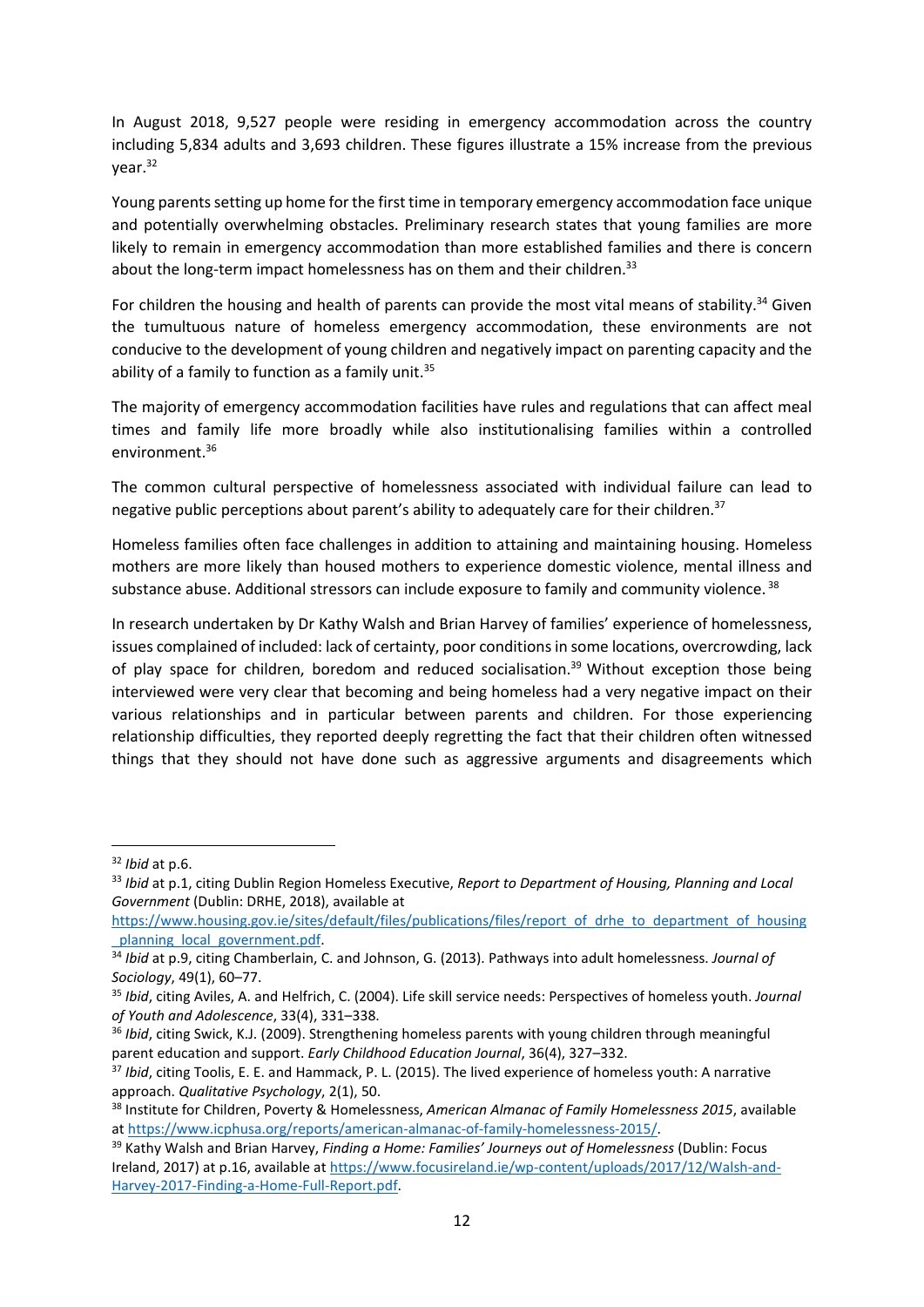naturally impacted on them.<sup>40</sup> Analysis of the interviews found that living in homeless accommodation had clearly impacted negatively on parent's relationship with their children.<sup>41</sup>

Because of the lack of available long-term accommodation for homeless families, many end up living long-term in B&Bs or hotels. Families often have to share a room together and where they have the facilities to do so they also have to do the cooking, washing and cleaning in the room. Some families may even be required to vacate the room during the day.<sup>42</sup>

# **3. The Right to Protection of Health**

# a. Relevant Provisions of the ESC

The right to protection of health is set out in Article 11 of the ESC:

With a view to ensuring the effective exercise of the right to protection of health, the Parties undertake, either directly or in cooperation with public or private organisations, to take appropriate measures designed inter alia:

- 1. to remove as far as possible the causes of ill-health …
- 3. to prevent as far as possible epidemic, endemic and other diseases, as well as accidents.

In addition to this primary provision, a number of other articles are relevant to the broad issue of healthcare. Article 13 recognises the Right to Social and Medical Assistance:

With a view to ensuring the effective exercise of the right to social and medical assistance, the Parties undertake:

1. to ensure that any person who is without adequate resources and who is unable to secure such resources either by his own efforts or from other sources, in particular by benefits under a social security scheme, be granted adequate assistance, and, in case of sickness, the care necessitated by his condition.

Article 30 recognises the Right to Protection against Poverty and Social Exclusion:

With a view to ensuring the effective exercise of the right to protection against poverty and social exclusion, the Parties undertake:

a) to take measures within the framework of an overall and co-ordinated approach to promote the effective access of persons who live or risk living in a situation of social exclusion or poverty, as well as their families, to, in particular, employment, housing, training, education, culture and social and medical assistance."

Finally, Article E establishes the principle of non-discrimination in respect of securing rights recognised by the ESC, and can be relied upon in conjunction with any other provision (although not in isolation):

.<br>-

<sup>40</sup> *Ibid* at p.18.

<sup>41</sup> *Ibid* at p.19.

<sup>42</sup> Barnardos, *Every Child Matters: Children Living Without* (Dublin: National Children's Resource Centre, 2003) at p.27.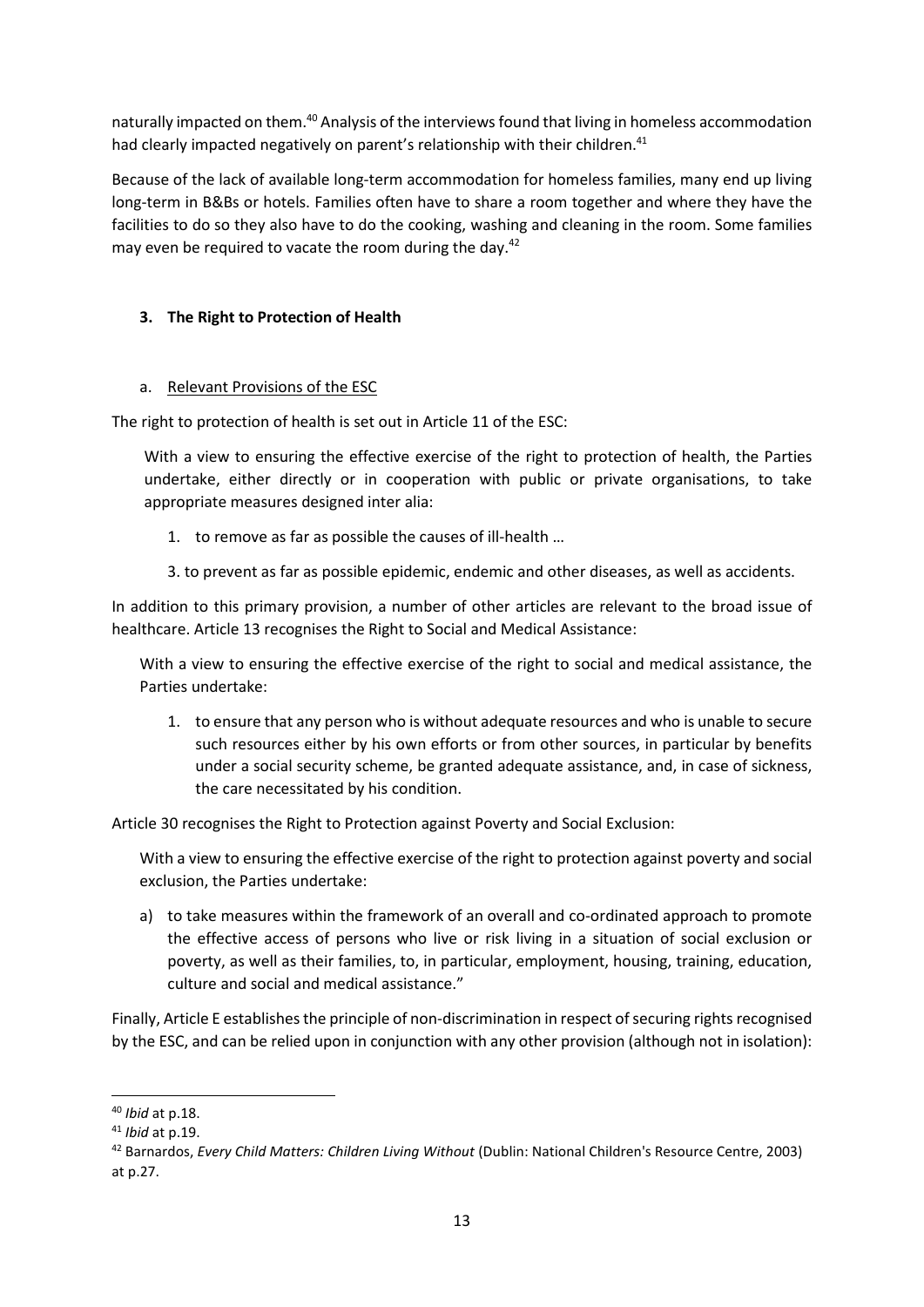The enjoyment of the rights set forth in this Charter shall be secured without discrimination on any ground such as race, colour, sex, language, religion, political or other opinion, national extraction or social origin, health, association with a national minority, birth or other status.

For the purpose of the issue of child homelessness, the term 'other status' could be relied upon to argue that children as rights holders are being discriminated against by virtue of the fact their access to economic, social and political rights is curtailed by their status as children. In *International Association Autism-Europe v France*<sup>43</sup> the Committee stated that Article E not only prohibits direct discrimination but also all forms of indirect discrimination. It recalled that Article E, similarly to Article 14 ECHR, does not provide for an exhaustive list of prohibited grounds of discrimination. In a similar way, the European Court of Human Rights has recently stressed in interpreting Article 14 (the equivalent non-discrimination guarantee under the ECHR) that "the list is illustrative and not exhaustive, as is shown by the words 'any ground such as' … and the inclusion in the list of the phrase 'any other status'. The words 'other status' have generally been given a wide meaning … and their interpretation has not been limited to characteristics which are personal in the sense that they are innate or inherent".<sup>44</sup> In *International Association Autism-Europe v France*, the ECSR noted that the wording of Article E of the ESC is almost identical to the wording of Article 14 of the ECHR, and cited with approval case law of the European Court of Human Rights interpreting Article 14.<sup>45</sup>

# b. Past Decisions of the ECSR

*European and Roma Travellers Forum (ERTF) v Czech Republic*<sup>46</sup> addressed the housing situation of Roma in the Czech Republic in combination with their right to health, including substandard housing conditions, forced evictions and other systemic violations of the right to adequate housing and the right to health falling disproportionately against Roma in the Czech Republic.

The right to health is guaranteed by a number of international law instruments. In this case the right to health guaranteed by Article 11 of the charter was divided into two distinct but interrelated aspects to Article 11: availability (i.e. functioning health care facilities, services and programmes must be available in sufficient quantity within the country) and accessibility (i.e. goods, and services must be accessible to all, especially the most vulnerable or marginalized sections of the population).

The Committee considered that one of the main questions which the complaint raised related to the operation of the health insurance and medical assistance systems and whom the latter benefit, as well as how the Roma community access health care in practice.<sup>47</sup> It stated that that the health care system must be accessible to everyone, especially the health care should be available to all who require it, and free of charge to those without the necessary resources. States Parties must ensure the best possible state of health for the population according to existing knowledge.<sup>48</sup>

Of particular note to homeless children and families is the following passage:

<sup>43</sup> *International Association Autism-Europe v France*, Complaint No. 13/2002, Decision on the Merits, 4 November 2003 at [52], available at http://hudoc.esc.coe.int/eng?i=cc-13-2002-dmerits-en.

<sup>44</sup> *Biao v Denmark*, 3850/10, 24 May 2016 at [89].

<sup>45</sup> *International Association Autism-Europe v France*, Complaint No. 13/2002, Decision on the Merits, 4 November 2003 at [52].

<sup>46</sup> *European and Roma Travellers Forum (ERTF) v Czech Republic*, Complaint No. 104/2014, Decision on the Merits, 17 May 2016, available at http://hudoc.esc.coe.int/eng?i=cc-104-2014-dmerits-en.

<sup>47</sup> *Ibid* at [111].

<sup>48</sup> *Ibid* at [117].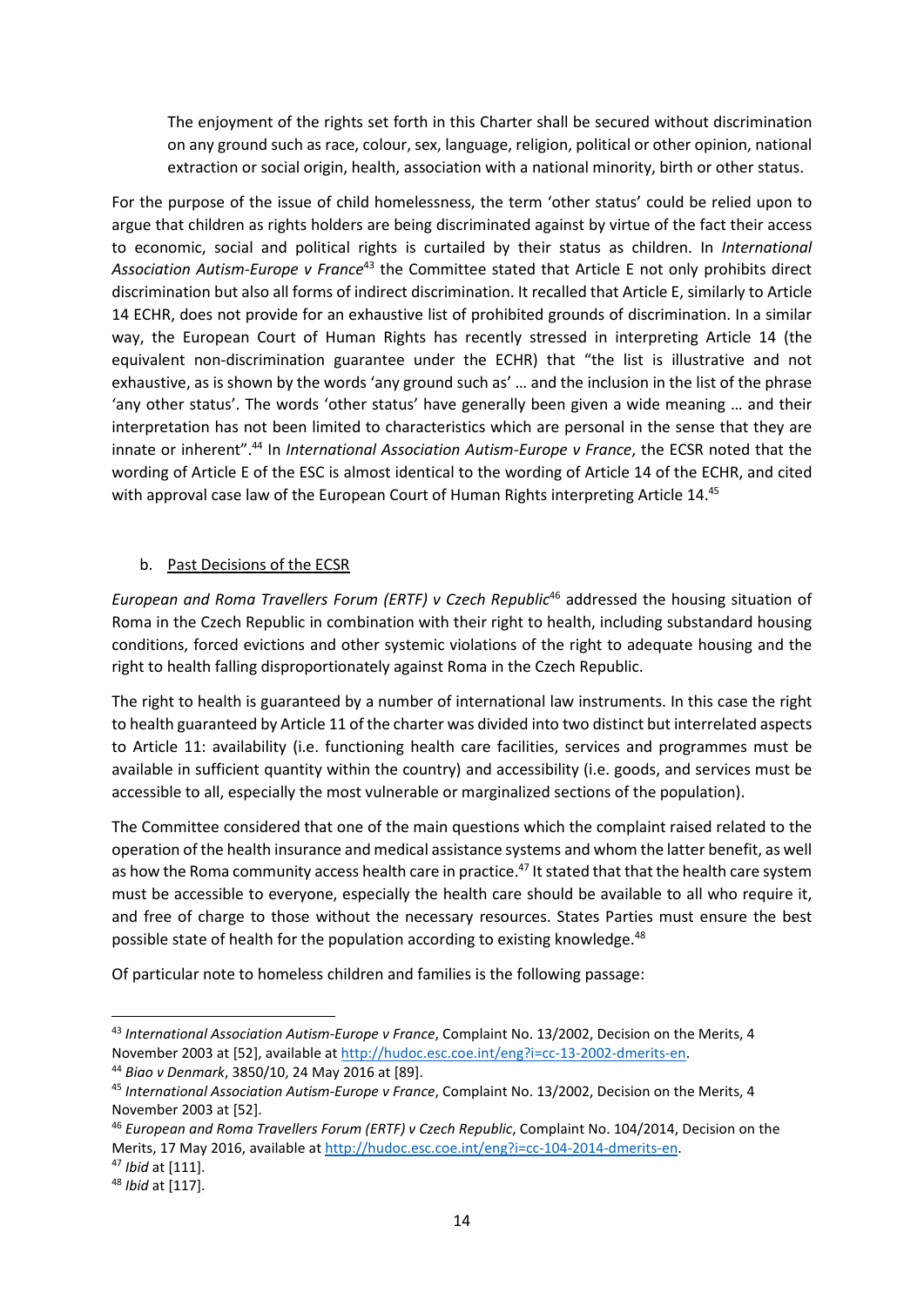The Committee recalls that Article 11 of the Charter imposes a range of positive obligations to ensure an effective exercise of the right to health, and the Committee assesses compliance with this provision paying particular attention to the situation of disadvantaged and vulnerable groups …<sup>49</sup>

In light of this, the Committee found that the State had failed to meet its positive obligations to ensure that Roma families enjoy adequate access to health care, in particular by failing to take reasonable steps to address the specific problems faced by Roma communities stemming from their often unhealthy living conditions and difficult access to health services.<sup>50</sup> A violation of Article 11 was found on the grounds of exclusion in the field of health and inadequate access to health care services.

In *Medecins du Monde Internationale v France*, it was alleged that the Roma are denied the rights to housing, education for their children, social protection and health care, in breach of articles 11, 13, 16, 17, 19(8), 30 and 31 of the Revised European Social Charter in conjunction with Article E.

The Committee recalled that the healthcare system must be accessible to everyone, and in particular to disadvantaged groups which should not be victims of discrimination.<sup>51</sup> It stated that when ruling on situations where the interpretation of the Charter concerns the rights of a child, it considers itself bound by the internationally recognised principle of the best interests of the child**,** and referred to Article 24 of the Convention on the Rights of the Child,<sup>52</sup> which states that:

1. States parties recognize the right of the child to the enjoyment of the highest attainable standard of health and to facilities for the treatment of illness and rehabilitation of health. States parties shall strive to ensure that no child is deprived of his or her right of access to such health care services.

2. States parties shall pursue full implementation of this right and, in particular, shall take appropriate measures …

(b) To ensure the provision of necessary medical assistance and health care to all children with emphasis on the development of primary health care …"

A memorandum from the Commissioner for Human Rights following a visit to France was cited, in which it was noted that the Roma in France have little access to medical care in practice.<sup>53</sup> The Committee concluded that France had failed to meet its positive obligation to ensure that migrant Roma, whatever their residence status, including children, enjoy an adequate access to health care, in particular by failing to take reasonable steps to address the specific problems faced by Roma communities stemming from their often unhealthy living conditions and difficult access to health services. This amounted to a violation of Article E taken in conjunction with Article 11(1).<sup>54</sup>

<sup>49</sup> *Ibid* at [121].

<sup>50</sup> *Ibid* at [127].

<sup>51</sup> *Ibid* at [139].

<sup>52</sup> *Ibid* at [141].

<sup>53</sup> *Ibid* at [143].

<sup>54</sup> *Ibid* at [144] to [145].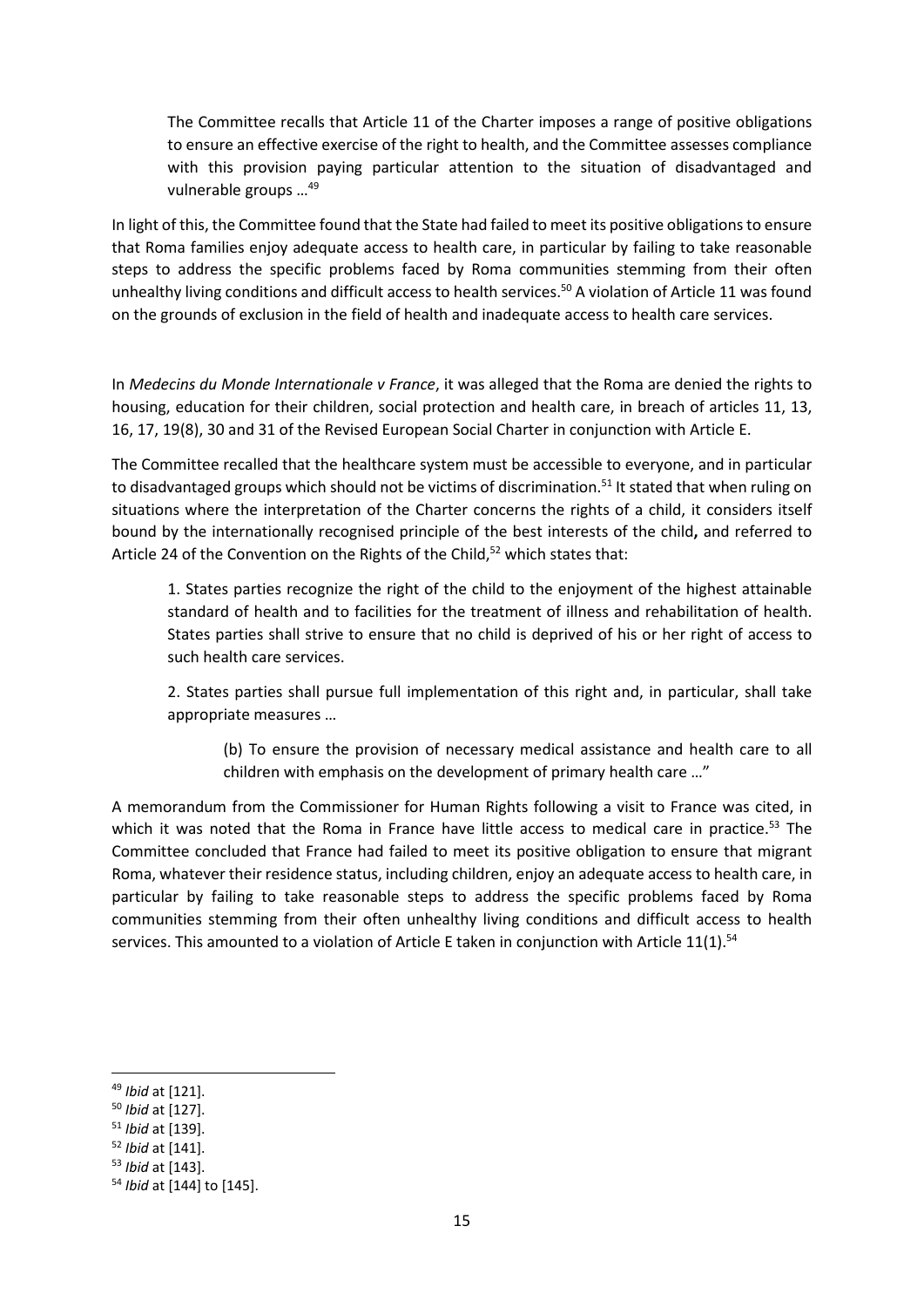*Defence for Children International (DCI) v Belgium<sup>55</sup>* concerned unaccompanied foreign minors who it was argued were denied social**,** health, legal and economic protection, social and medical assistance, in breach of articles 7§10, 11, 13, 16, 17 and 30 of the ESC. The ECSR cited General Comment No. 5 of the Committee on the Rights of the Child, in which it was stated that "[e]very legislative, administrative and judicial body or institution is required to apply the best interests principle by systematically considering how children's rights and interests are or will be affected by their decisions and actions – by, for example, a proposed or existing law or policy or administrative action or court decision, including those which are not directly concerned with children, but indirectly affect children".<sup>56</sup>

The Committee underlined that "where the implementation of the rights proves highly complex and costly, the States Parties must endeavour to achieve the aims of the Charter according to a reasonable timetable, securing measurable progress and making optimum use of such resources as can be mustered."<sup>57</sup> The Committee stated that Article 11 requires States Parties to take appropriate measures to remove the causes of ill health and that this means, *inter alia*, that States must ensure that all individuals have the right of access to health care and that the health system must be accessible to the entire population:<sup>58</sup>

In this connection, the Committee has already underlined and now confirms that health care is a prerequisite for the preservation of human dignity and that human dignity is the fundamental value and indeed the core of positive European human rights law – whether under the European Social Charter or the European Convention on Human Rights …<sup>59</sup>

Applying these principles to unaccompanied foreign minors in Belgium, the Committee found that:

… the lasting incapacity of the reception facilities and the fact that, consequently, a number of the minors in question (particularly those accompanied by their families) have been consistently forced into life on the streets exposes these minors to increased threats to their health and their physical integrity, which are the result in particular of a lack of housing or foster homes. In this connection, the Committee considers that providing foreign minors with housing and foster homes is a minimum prerequisite for attempting to remove the causes of ill health among these minors (including epidemic, endemic or other diseases) and that the State therefore has felt to meet its obligations as far as the adoption of this minimum prerequisite is concerned. For these reasons, the Committee holds that there is a violation of Article 11 §§ 1 and 3 of the Charter. $60$ 

# **c.** Past Conclusions (Reporting Procedure) of the ECSR

In 2017, the European Committee of Social Rights concluded that the current situation in Ireland in regard to access to healthcare is not in conformity with Article 11(1) of the European Social Charter on the ground that it has not been established that the right of access to healthcare is guaranteed in

<sup>55</sup> *Defence for Children International (DCI) v Belgium*, Complaint No. 69/2011, Decision on the Merits, 23 October 2012, available at http://hudoc.esc.coe.int/eng?i=cc-69-2011-dmerits-en.

<sup>56</sup> *Ibid* at [32], citing Committee on the Rights of the Child, *General Comment No. 5 (2003): General measures of implementation of the Convention on the Rights of the Child*, CRC/GC/2003/5, 27 November 2003 at [12].

<sup>57</sup> *Ibid* at [71].

<sup>58</sup> *Ibid* at [100].

<sup>59</sup> *Ibid* at [101].

<sup>60</sup> *Ibid* at [117] to [118].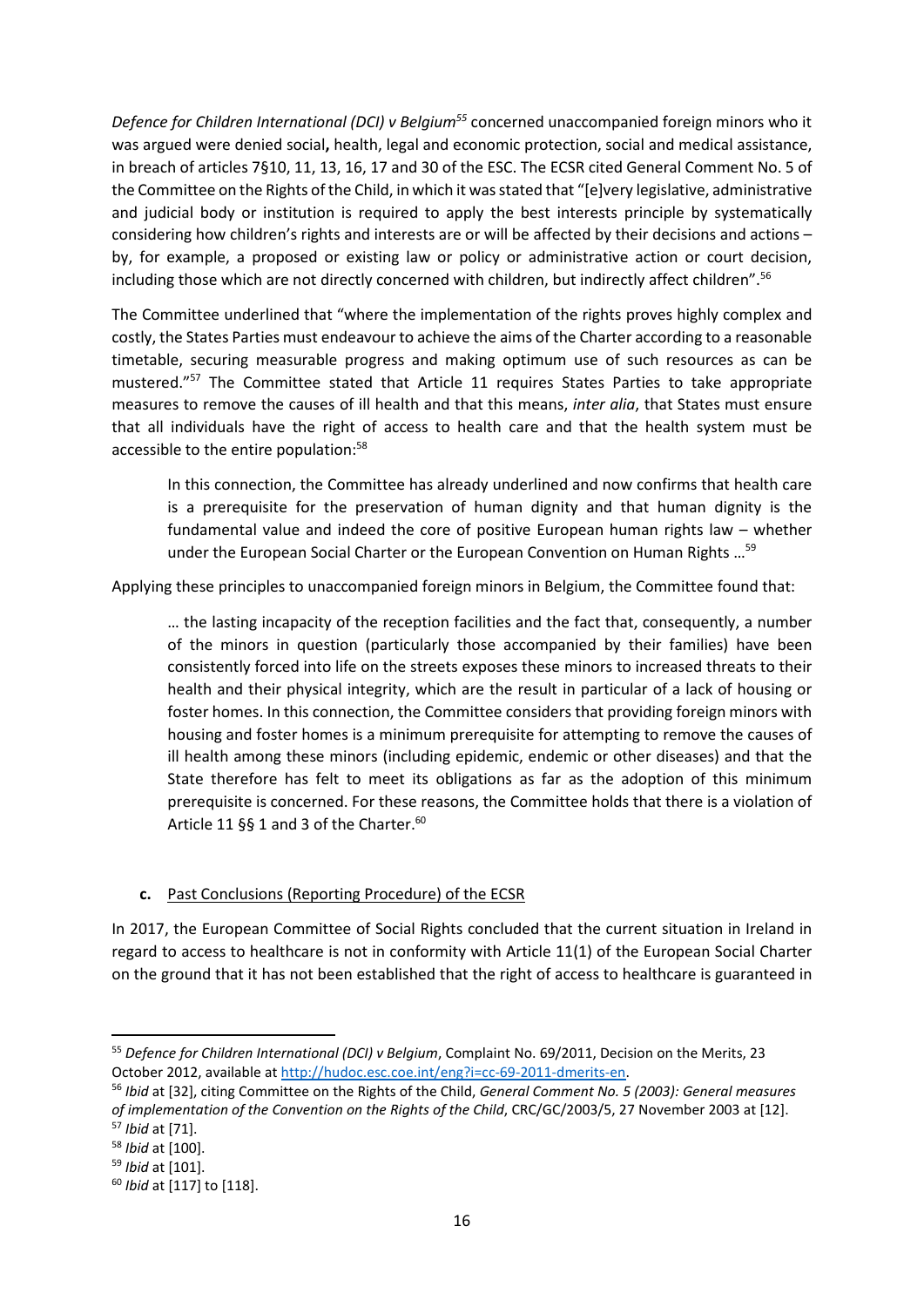practice, and expressed concern, *inter alia*, about significant differences in mortality and illness between different socio-economic groups.<sup>61</sup>

# d. Other Relevant International Standards

# *i. Universal Declaration of Human Rights*

Article 25 states that "everyone has the right to a standard of living adequate for the health and wellbeing of himself and his family, including food, clothing, housing and medical care and necessary social services."

# *ii. Convention on the Rights of the Child*

-

Article 24 asserts that "State Parties recognise the right of the child to the enjoyment of the highest attainable standard of health".

The Committee on the Rights of the Child (CRC) have issued a general comment on a child's right to health. The Committee states that Article 24 on the right to health encompasses the child's biological, social, cultural and economic preconditions. It interprets the right to health as an inclusive right, which extends to the right of a child to live in conditions that enable them to attain the highest standard of health.<sup>62</sup>

# *iii. International Covenant on Economic, Social and Cultural Rights*

Article 12 recognises "the right of everyone to the enjoyment of the highest attainable standard of physical and mental health."

This right was further explored by the Committee on Economic, Social and Cultural Rights. In its General Comment No. 4, the Committee commented upon the relation between the right to health under Article 12 and the right to housing under Article 11(1) of the Covenant. It stated that housing must be habitable, in terms of providing the inhabitants with adequate space and protecting them from cold, damp, heat, rain, wind or other threats to health. The Committee encourages State Parties to apply the *Health Principles of Housing* by the World Health Organisation, which views housing as the environmental factor most frequently associated with conditions for disease. For instance, it reports that inadequate and deficient housing and living conditions are invariably associated with higher mortality and morbidity rates.<sup>63</sup>

<sup>61</sup> Conclusions 2017 - Ireland - Article 11-1, 2017/def/IRL/11/1/EN, 8 December 2017, available at http://hudoc.esc.coe.int/eng?i=2017/def/IRL/11/1/EN.

<sup>62</sup> Committee on the Rights of the Child, *General Comment No. 15 on the right of the child to the enjoyment of the highest attainable standard of health* (2013), CRC/C/GC/15 at [2].

 $63$  Committee on Economic Social and Cultural Rights, General Comment No. 4: The right to Adequate Housing (1991), E/1992/23 at [8].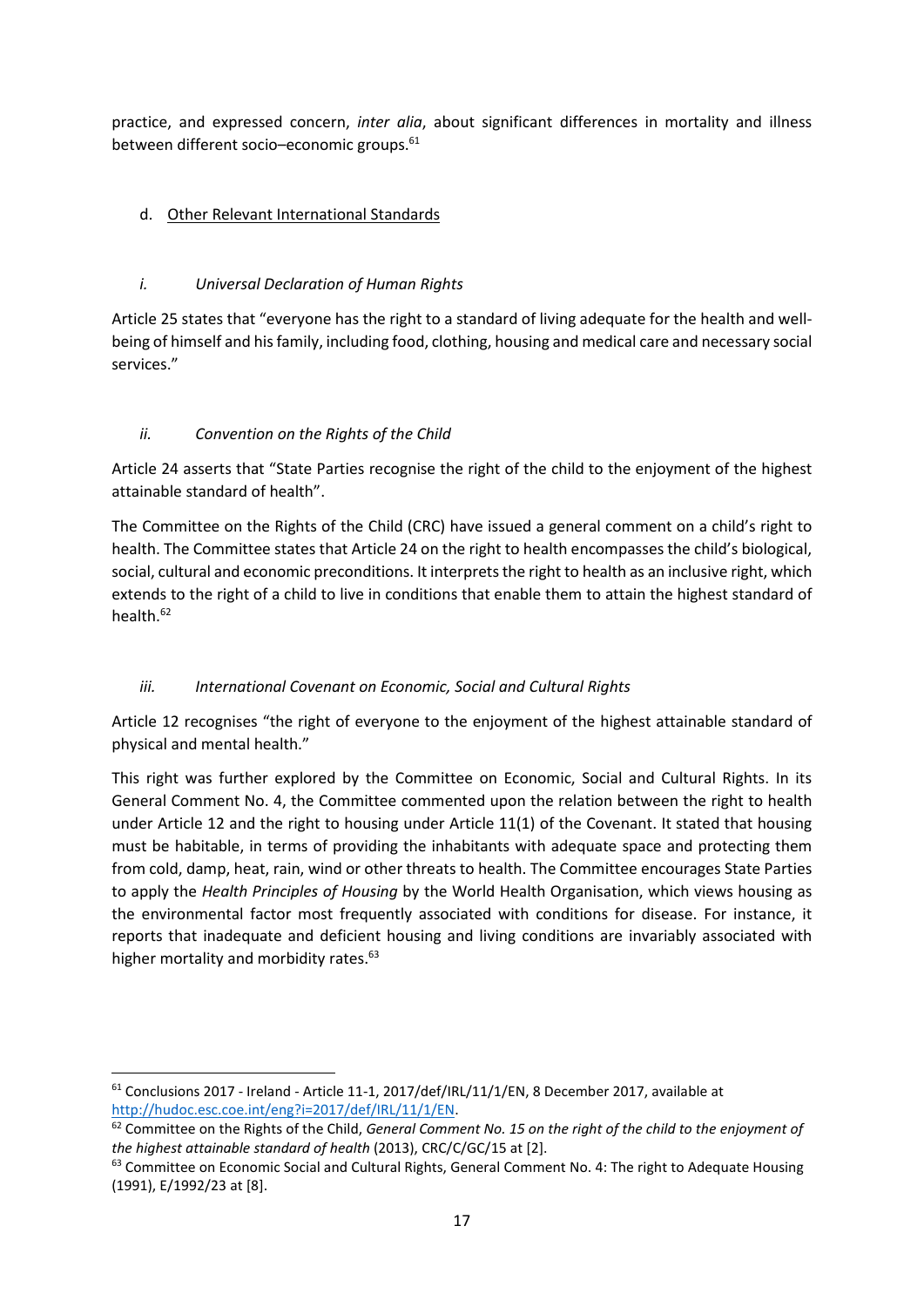#### e. Evidence of Harm Caused by Homelessness

The difficulties faced by homeless children in accessing healthcare in Ireland have been highlighted by a number of reports. For instance, without a permanent address, children cannot access a medical card if they are in need of one and therefore encounter barriers in accessing medical services. $64$ O'Carroll states that 52% of homeless people had no access to a medical card meaning that they had no way to access the free primary care of which they are entitled to.<sup>65</sup> Children who are homeless also face difficulty in accessing mental health services. For a child who wishes to avail of the Children and Adolescent Mental Health Service (CAMH), the referral must be completed by a GP or a senior social worker or senior psychologist who is known to the young person.<sup>66</sup> It is evident that the absence of a permanent address results in a barrier to accessing a medical card, meaning that homeless children face significant difficulty in accessing healthcare services.

There have been a number of different reports compiled by organisations in Ireland as well as other jurisdictions which look at the impact that homelessness can have on both a child's physical and mental health. Their findings are outlined below:

# *i. Impact of Homelessness on Physical Health*

<u>.</u>

In 2006, Shelter, a housing and homelessness charity in the UK, released a pamphlet on the impact of bad housing on children's lives. One aspect of the report researched how homelessness and bad housing can negatively affect children's physical health. The report states that the impact of homelessness on children's health begins at birth. Children born to mothers who have been in bed and breakfast accommodation for some time are more likely to be of low birth weight. They are also more likely to miss out on their immunisations, which can have serious implications on their future health. Children who are homeless have a 25 per cent higher risk of severe ill-health and disability during childhood and early adulthood.<sup>67</sup>

Living in bed and breakfast accommodation puts children at greater risk of infection, especially gastroenteritis, skin disorders and chest infections, and accidents. Almost half of all childhood accidents are associated with physical conditions in the home. Families living in properties that are in poor physical condition are more likely to experience a domestic fire. Children in overcrowded housing are up to 10 times more likely to contract meningitis than children in general. There is a direct link between tuberculosis and overcrowding. Children in emergency housing are more likely to experience respiratory problems such as coughing and asthmatic wheezing. Overcrowded conditions have also been linked to slow growth in childhood, which is associated with an increased risk of coronary heart disease in later life.<sup>68</sup>

<sup>64</sup> Rebecca Murphy et al, *Homelessness and Mental Health: Voices of Experience* (June 2017) at p.23, available at https://www.mentalhealthreform.ie/wp-content/uploads/2017/06/Homelessness-and-mental-healthreport.pdf.

<sup>65</sup> O'Carroll et al, "A Review of a GP Registrar-Run Mobile Health Clinic for Homeless People" (2017) 186(3) *Irish Journal of Medical Science* 545.

<sup>66</sup> https://www.hse.ie/eng/services/list/4/mental-health-services/camhs/communitycamhs/referrals/.

<sup>&</sup>lt;sup>67</sup> Shelter, *Chance of a Lifetime: the impact of bad housing on children's lives* (2006) at p.8, available at https://england.shelter.org.uk/\_\_data/assets/pdf\_file/0016/39202/Chance\_of\_a\_Lifetime.pdf. <sup>68</sup> *Ibid*.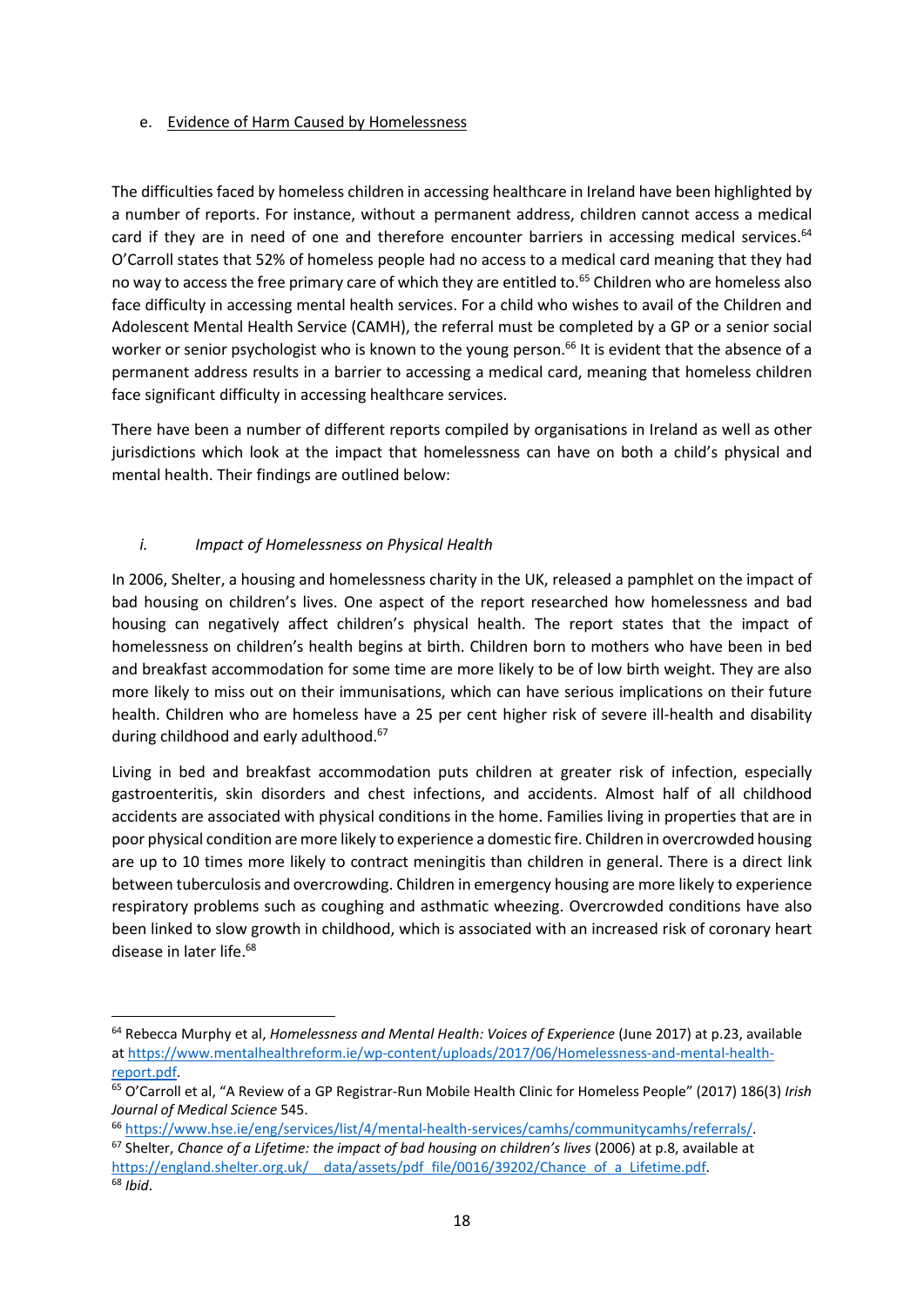In 2017, Focus Ireland issued a report on the impact of homelessness and emergency accommodation on the health and well-being of parents and children. Participants reported diet-related physical health issues, including constipation and weight gain. This was due to the lack of cooking facilities within emergency accommodation therefore resulting in poor nutrition. These poor-quality food choices impacted the physical health and the diet of children.<sup>69</sup>

In January 2019, the Irish Times reported an increase of 29% of homeless children attending accident and emergency in the last year. The majority of the 842 children (85 per cent) presented with medical complaints including abdominal pain, high temperatures, chest infections, asthma, seizures and vomiting. Some 23 per cent presented with trauma, including head and arm injuries, head lacerations, burns and self-harm. Homeless children with cystic fibrosis, neurological disorders, severe autism and significant developmental delays.<sup>70</sup> (We have contacted Anne Marie Jones, head social worker at Temple Street Children's Hospital for verification).

# *ii. Impact of Homelessness on Mental Health*

<u>.</u>

The Shelter Report also focused on how homelessness and bad housing can negatively affect children's mental health. It found that homeless children are three to four times more likely to have mental health problems than other children, even one year after being rehoused. Children who have been in temporary accommodation for more than a year are over three times more likely to demonstrate mental health problems such as anxiety and depression than non-homeless children.<sup>71</sup> Focus Ireland also reported that living with uncertainty about housing impacted a child's mental health. All participants reported stress and anxiety from living in cramped one-room accommodation.<sup>72</sup>

A study was conducted in Wales among 121 children under the age of 21 who were legally defined as being homeless. She found that 70% of the sample met the criteria for two or more current psychiatric conditions. Mood disorders and psychosis were the main disorders identified, closely followed by suicide risk.<sup>73</sup> This indicates that there is a prevalence of mental illness among homelessness children.

In 2012, Emily Logan, who was the Ombudsman for Children and Young People, looked at children's own experiences of homelessness in Ireland. Demonstrating the effects that homelessness can have on mental health, one child spoke of their experience:

"I ended up staying there much longer than anybody had planned… When you're in that situation you don't know what to think anymore… It can kind of mess up with your head. I could have been a person who was very fragile, you know? I could have been depressed, you know, I could have committed suicide if I was somebody else... Really, I don't know what to do anymore".<sup>74</sup>

<sup>69</sup> Focus Ireland, *Food Access and Nutritional Health Among Families in Emergency Homeless Accommodation*  (2017), 14-5.

<sup>70</sup> Elaine Edwards and Pat Leahy, "Homeless children in hospital emergency department up 29%", *Irish Times*, 22 January 2019, available at https://www.irishtimes.com/news/social-affairs/homeless-children-in-hospitalemergency-department-up-29-1.3765951.

<sup>&</sup>lt;sup>71</sup> Shelter, *Chance of a Lifetime: the impact of bad housing on children's lives* (2006) 13-4.

<sup>72</sup> Focus Ireland, *Food Access and Nutritional Health Among Families in Emergency Homeless Accommodation*  (2017), 15.

<sup>&</sup>lt;sup>73</sup> Kate J Hodgson et al, "Mental Health Problems in Young People with Experiences of Homelessness and the Relationship with Health Service Use: a Follow-Up Study" (2014) *Evidence-Based Mental Health* 76-80.

<sup>74</sup> Ombudsman for Children and Young People, *Homeless Truths: Children's Experience of Homelessness in Ireland* (2012) at p.14, available at https://www.oco.ie/app/uploads/2017/09/HomelessTruthsWEB.pdf.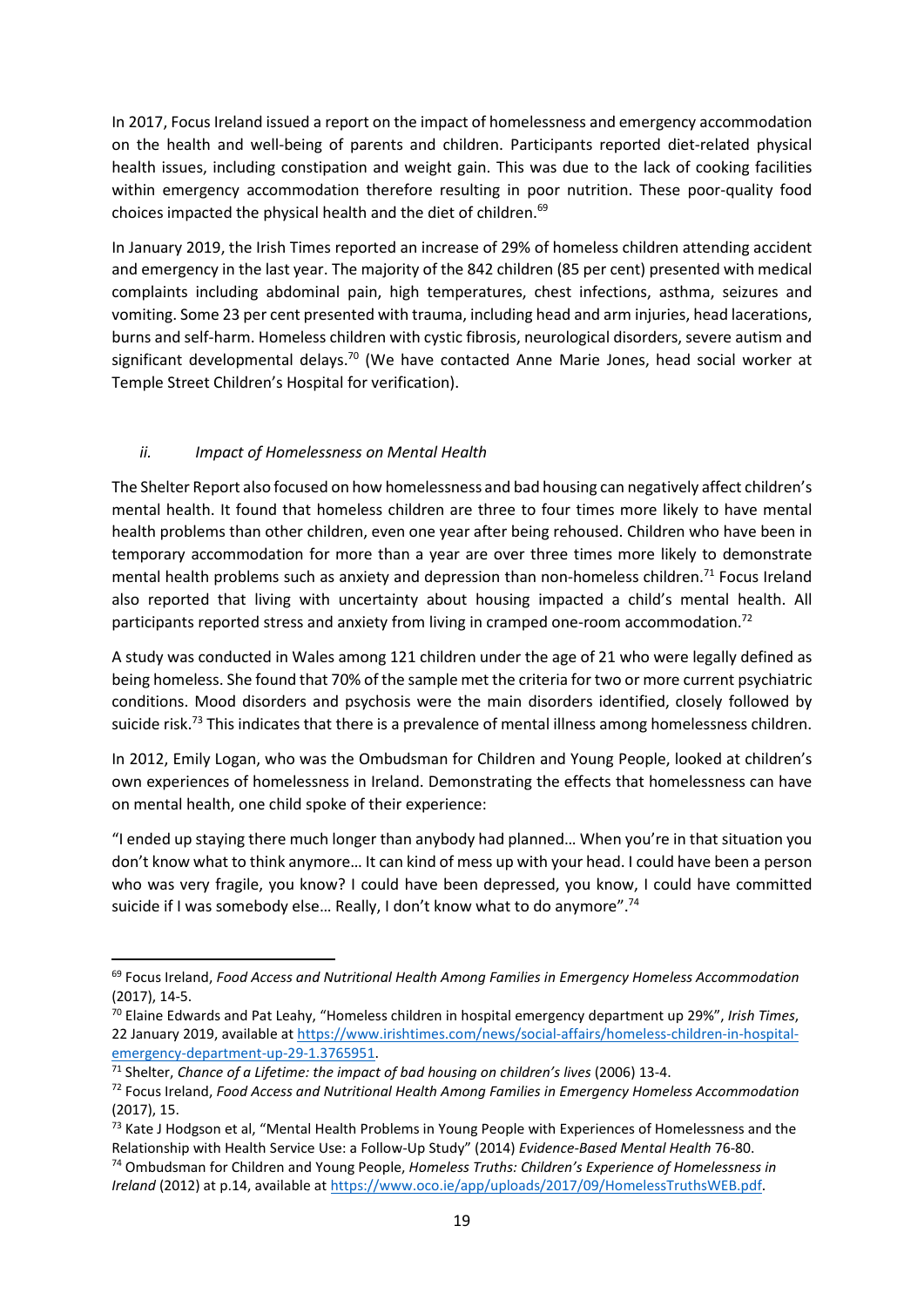In research undertaken by Dr Kathy Walsh and Brian Harvey of families' experience of homelessness, issues complained of included: lack of certainty, poor conditions in some locations, overcrowding, lack of play space for children, boredom and reduced socialisation.<sup>75</sup> A large number of interviewees reported suffering mental health issues as a result of their experience of homelessness. Some stated that they suffered suicidal tendencies.<sup>76</sup>

# **4. The Right to Education**

# a. Relevant Provisions of the ESC

Article 17 of the ESC protects the right of children and young persons to social, legal and economic protection, and makes particular reference to education:

With a view to ensuring the effective exercise of the right of children and young persons to grow up in an environment which encourages the full development of their personality and of their physical and mental capacities, the Parties undertake, either directly or in cooperation with public and private organisations, to take all appropriate and necessary measures designed:

1 (a) to ensure that children and young persons, taking account of the rights and duties of their parents, have the care, the assistance, the education and the training they need, in particular by providing for the establishment or maintenance of institutions and services sufficient and adequate for this purpose …

2 to provide to children and young persons a free primary and secondary education as well as to encourage regular attendance at schools.

The ESC separately protects the rights of children with disabilities to access education under Article 15.

# b. Past Decisions of the ECSR

In the case of *European Roma and Travellers Forum v France,*<sup>77</sup> the ECSR noted that education is a fundamental right enshrined in Article 17(2) of the Charter and "in order to implement it as an actual, effective right, a general environment must be created in which it can be enjoyed, namely through the stable accommodation of relatives and families in housing of a reasonable standard, ease of access to establishments (transport and proximity), a protective legal framework and security. Frequent evictions of families do not provide this secure environment."<sup>78</sup> In this case there were low number of children attending school from such backgrounds. Yet, French authorities have set up a system of

<sup>75</sup> Kathy Walsh and Brian Harvey, *Finding a Home: Families' Journeys out of Homelessness* (Dublin: Focus Ireland, 2017) at p.16, available at https://www.focusireland.ie/wp-content/uploads/2017/12/Walsh-and-Harvey-2017-Finding-a-Home-Full-Report.pdf.

<sup>76</sup> *Ibid* at p.17.

<sup>77</sup> *European Roma and Travellers Forum (ERTF) v France*, Complaint No. 119/2015 https://hudoc.esc.coe.int/eng/#{%22tabview%22:[%22document%22],%22ESCDcIdentifier%22:[%22reschs-2018-4-en%22]}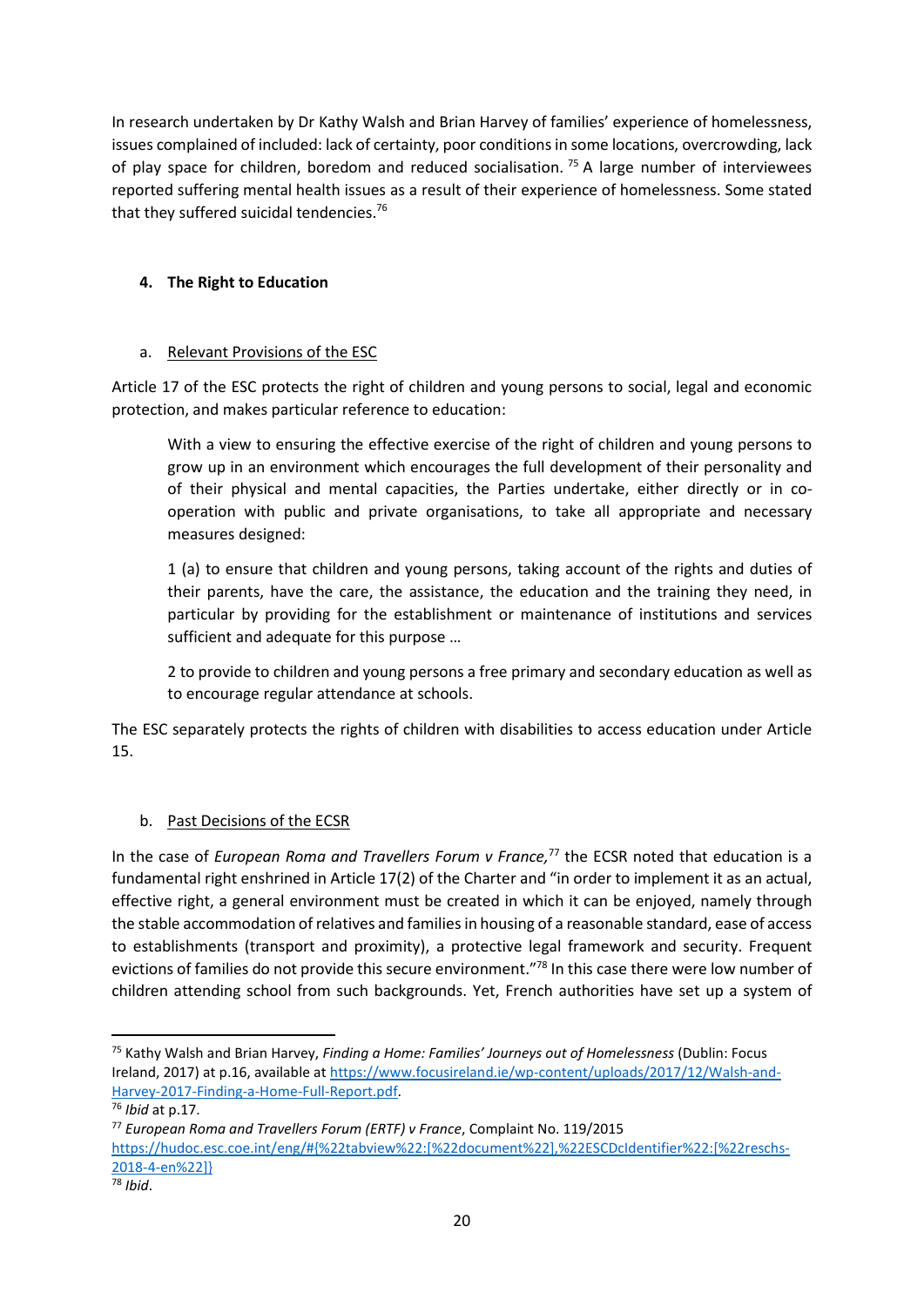mobile classrooms, which play a temporary role in affording schooling and contacts with schools for pupils and families whose links with the school system are unstable.<sup>79</sup> Accordingly by 14 votes to 1 there was a violation of Article 17(2).

# **c.** Past Conclusions (Reporting Procedure) of the ECSR

The Committee noted in its conclusions on Ireland in 2011 that under Article 17(2) of the ESC, States must take measures to encourage school attendance and to actively reduce the number of children dropping out or not competing compulsory education and the rate of absenteeism.<sup>80</sup> Particularly high dropout rates exist among children belonging to the Traveller community and children with  $disabilities.<sup>81</sup>$ 

In its conclusions on the Netherlands in 2015, the Committee noted that access to education is crucial for every child's life and development. The denial of access to education will exacerbate their vulnerability. Therefore, children, whatever their residence status, come within the personal scope of Article  $17(2).^{82}$ 

# d. Other Relevant International Standards

# *i. Convention on the Rights of the Child*

The right of the child to education is protected by Articles 28 and 29 of the CRC. Article 28 provides, *inter alia*:

1 States Parties recognize the right of the child to education, and with a view to achieving this right progressively and on the basis of equal opportunity, they shall, in particular …

(e) Take measures to encourage regular attendance at schools and the reduction of drop-out rates.

Furthermore, the basic rights of non-discrimination of a child are also found under Article 2(1) of the UNCRC:

States Parties shall respect and ensure the rights set forth in the present Convention to each child within their jurisdiction without discrimination of any kind, irrespective of the child's or his or her parent's or legal guardian's race, colour, sex, language, religion, political or other opinion, national, ethnic or social origin, property, disability, birth or other status.

<sup>79</sup> *Ibid*.

<sup>80</sup> Conclusions 2011 - Ireland - Article 17-2, 2011/def/IRL/17/2/EN, 9 December 2011, available at http://hudoc.esc.coe.int/eng/?i=2011/def/IRL/17/2/EN.

<sup>81</sup> *Ibid.*

<sup>82</sup> Conclusions 2015 - Netherlands - Article 17-2, 2015/def/NLD/17/2/EN, 4 December 2015, available at http://hudoc.esc.coe.int/eng?i=2015/def/NLD/17/2/EN.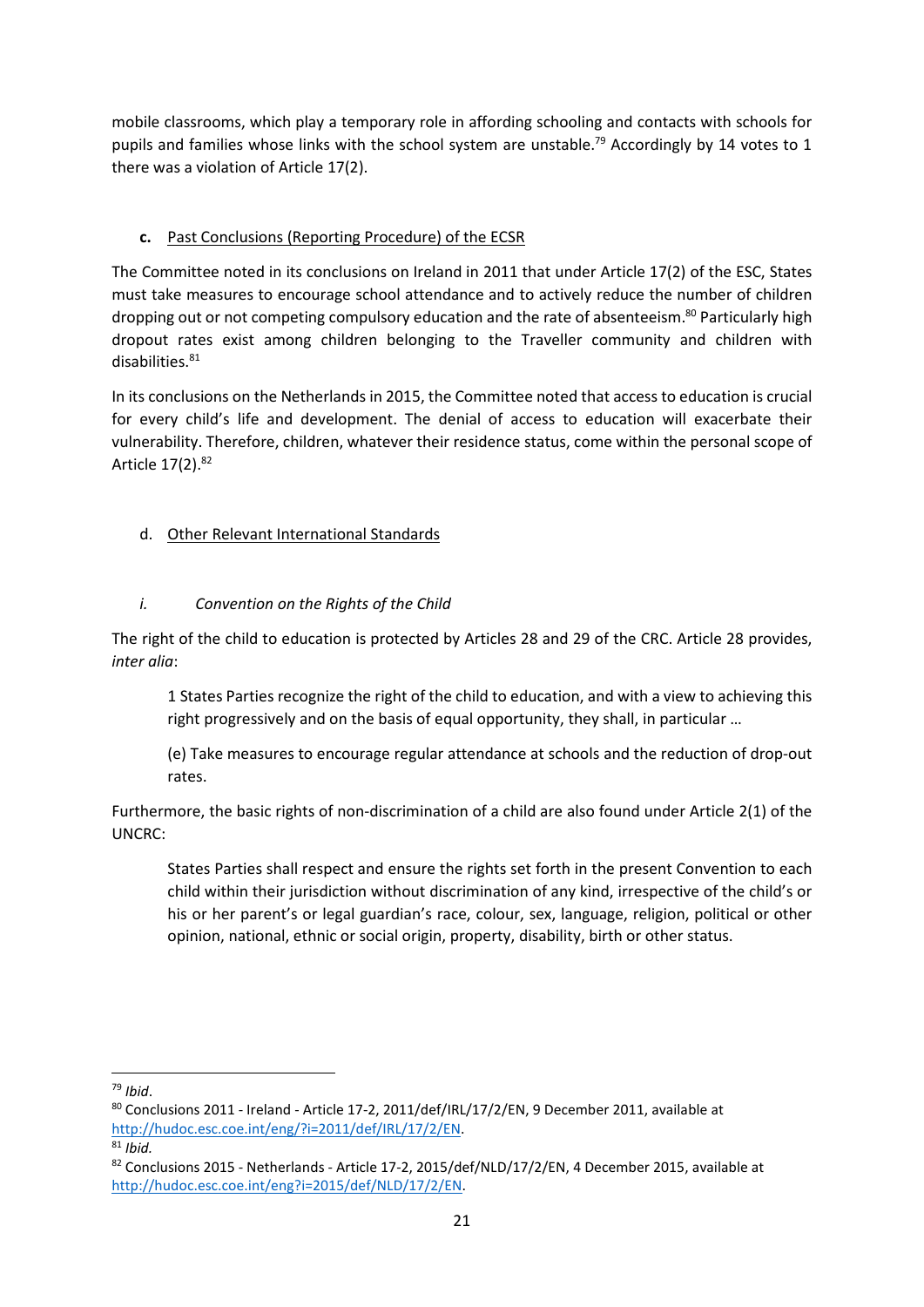# *ii. Universal Declaration of Human Rights 1948*

# Article 26

(1) Everyone has the right to education. Education shall be free, at least in the elementary and fundamental stages. Elementary education shall be compulsory.

# *iii. International Covenant on Economic, Social and Cultural Rights, 1966*

#### Article 13

- 1. The States Parties to the present Covenant recognise the right of everyone to education. They agree that education shall be directed to the full development of the human personality and the sense of its dignity, and shall strengthen the respect for human rights and fundamental freedoms.
- 2. The States Parties to the present Covenant recognise that, with a view to achieving the full realisation of this right:

(d) Fundamental education shall be encouraged or intensified as far as possible for those persons who have not received or completed the whole period of their primary education;

The Committee on Economic, Social and Cultural Rights in its General Comment No. 13 stresses that the accessibly of education should be without discrimination: "education must be accessible to all, especially the most vulnerable groups, in law and fact, without discrimination on any of the prohibited grounds."<sup>83</sup>

# e. Evidence of Harm Caused by Homelessness

Below are some of the key facts established by Dr Geraldine Scanlon and Grainne McKenna in the Home Works report,<sup>84</sup> which was commissioned by the Children's Rights Alliance and assessed the negative impacts of homelessness on children's education:

The Irish National Teachers Organisation (INTO) reported in October 2017 that children who are experiencing homelessness struggle in school and that teachers are given no guidance or support when dealing with the increasing number of children in these circumstances.<sup>85</sup>

In 2016 the Department of Children and Youth Affairs announced a funding of €8.25 million to support early childhood provision for children experiencing homelessness through the Community Childcare Subvention (Transitional) Scheme in addition to current childcare funding available under the Affordable Childcare Scheme.<sup>86</sup>

<sup>84</sup> Scanlon G and McKenna G, *Home Works: A Study on the Educational Needs of Children Experiencing Homelessness and Living in Emergency Accommodation* (Dublin: Children's Rights Alliance, 2018), available at https://childrensrights.ie/sites/default/files/submissions\_reports/files/Home%20Works%20Study%20on%20th e%20Educational%20Needs%20of%20Children%20Experiencing%20Homelessness%20-%20Full%20Report.pdf.

<sup>83</sup> Committee on Economic, Social and Cultural Rights, *General Comment No. 13: The right to education (article 13 of the Covenant)*, E/C.12/1999/10 at [6].

<sup>85</sup> *Ibid*, p.8. <sup>86</sup> *Ibid*.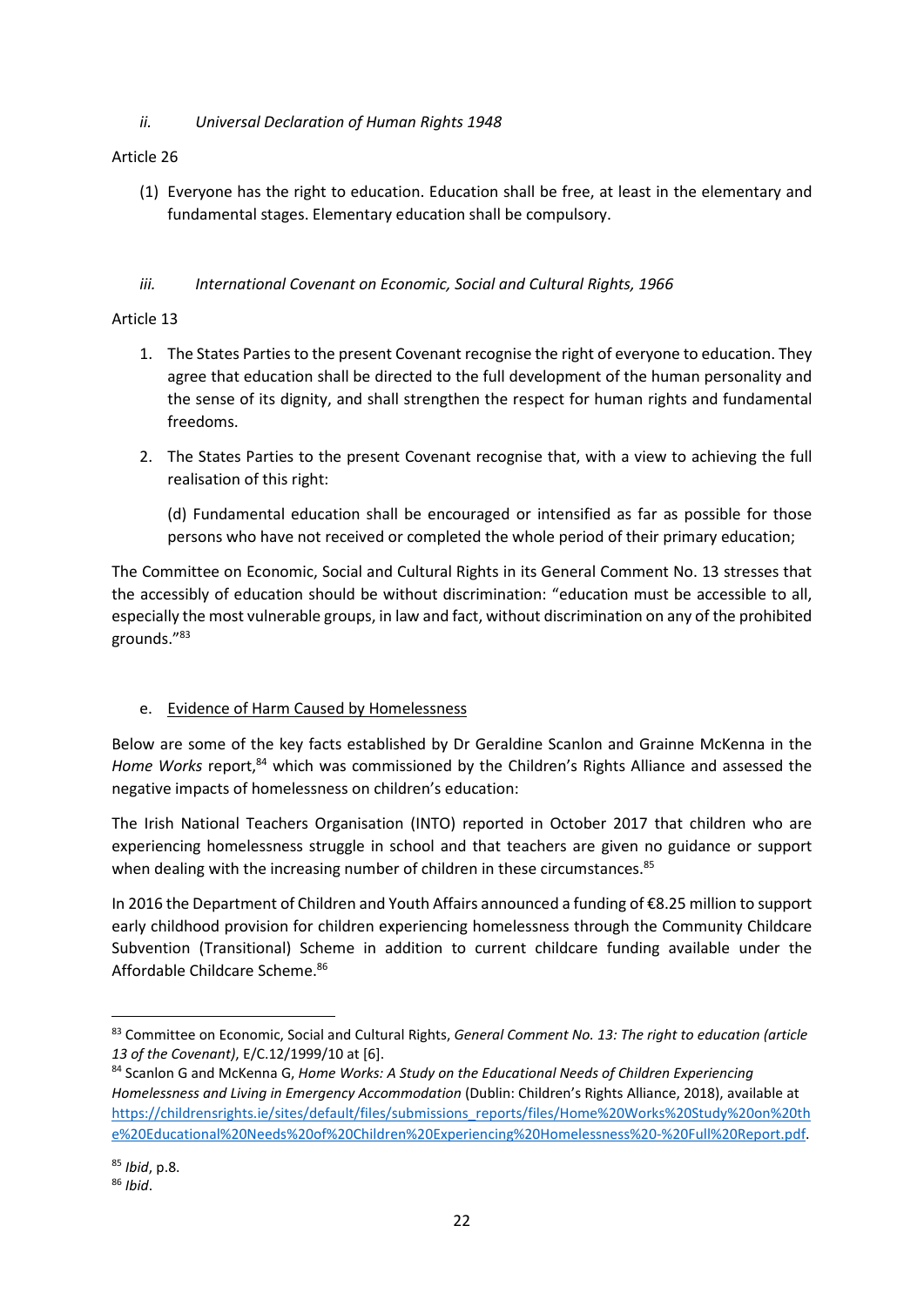Residing in long term bed and breakfast accommodation has been noted to particularly impact on the academic performance of pupils.<sup>87</sup>

Experiencing homelessness can be correlated with other mitigating life factors including food poverty, access to adequate health services and participation in education. Both national and international findings have identified more specific challenged for children experiencing homelessness pertaining to educational participation and outcomes. These challenges include but are not limited to, their lack of access to schools, poor attendance rates, inability to complete homework, experiencing difficulties in their continuity in learning, sustaining relationships with teachers and peers; experiencing high levels of anxiety and poor mental health while being placed long distances from their school on becoming homeless.<sup>88</sup>

A meta-analysis of studies on homeless children and children in low-income households conducted by Buckner (2008) found that both groups of children shared an overall poverty effect but that homeless children performed worse on measures of academic achievement and school attendance in comparison to low-income housed children.<sup>89</sup>

However, where schools provide a safe and stable environment it can help play an important role in helping children overcome adversity in their lives.<sup>90</sup> In Ireland, children who are experiencing homelessness see school as a place of safety, routine and predictability. However, due to poor attendance and placement in accommodation some distance from school was found to impact on children's academic achievements. $91$  The importance of school was expressed by parents who reported that school was important to their children not only because of the friendships they made through school but also because of the stability it offered to them in the uncertainty that accompanied their experience of homelessness.<sup>92</sup>

Research conducted over the past twenty years has consistently illustrated how residential and educational mobility resulting from homelessness places children at risk of academic problems, poor school attendance, acute medical conditions, negative social stigma and isolation as well as physical, social and cognitive setbacks.<sup>93</sup> For example, an Australian study found that children's attendance and

<sup>87</sup> *Ibid* at p.16, citing Power, S., Whitty, G., and Youdell, D. (1999). Doubly disadvantaged: Education and the homeless child. In P. Vostanis and S. Cumella (Eds.), *Homeless children: Problems and needs* (pp. 130-141). London: Jessica Kingsley Publishers. Retrieved from https://bit.ly/2sR5fHw.

<sup>88</sup> *Ibid* at p.17, citing, *inter alia*, Keogh, A. F., Halpenny, A. M., and Gilligan, R. (2006). Educational issues for children and young people in families living in emergency accommodation. An Irish perspective. *Children Society*, 20(5), 360-375. doi :10.1111/j.1099-0860.2006.00015. Masten, A. S., Sesma, A., Si-Asar, R., Lawrence, C., Miliotis, D., and Dionne, J. A. (1997). Educational risks for children experiencing homelessness. *Journal of School Psychology*, 35(1), 27-46.

doi:10.1016/S0022-4405(96)00032-5

<sup>89</sup> *Ibid*, citing Buckner, J. C. (2008). Understanding the impact of homelessness on children: Challenges and future research directions. *American Behavioral Scientist*, 51(6), 721-736. doi:10.1177/0002764207311984. 90 Ibid at p.18, citing Gilligan, R. (1998). The importance of schools and teachers in child welfare. Child and Family Social Work. 3 (1), 13-25. doi/10.1046/j.1365-2206.1998.00068.x/pdf.

<sup>91</sup> *Ibid* at p.48.

<sup>92</sup> *Ibid* at p.22-24.

<sup>93</sup> Scanlon G and McKenna G, *Home Works: A Study on the Educational Needs of Children Experiencing Homelessness and Living in Emergency Accommodation* (Dublin: Children's Rights Alliance, 2018), Executive Summary, p.10 available at

https://www.childrensrights.ie/sites/default/files/submissions\_reports/files/Home%20Works%20%20- %20Executive%20Summary\_0.pdf, citing, *inter alia*, Julianelle, P., and Foscarinis, M. (2003). Responding to the school mobility of children and youth experiencing homelessness: The McKinney-Vento Act and beyond. The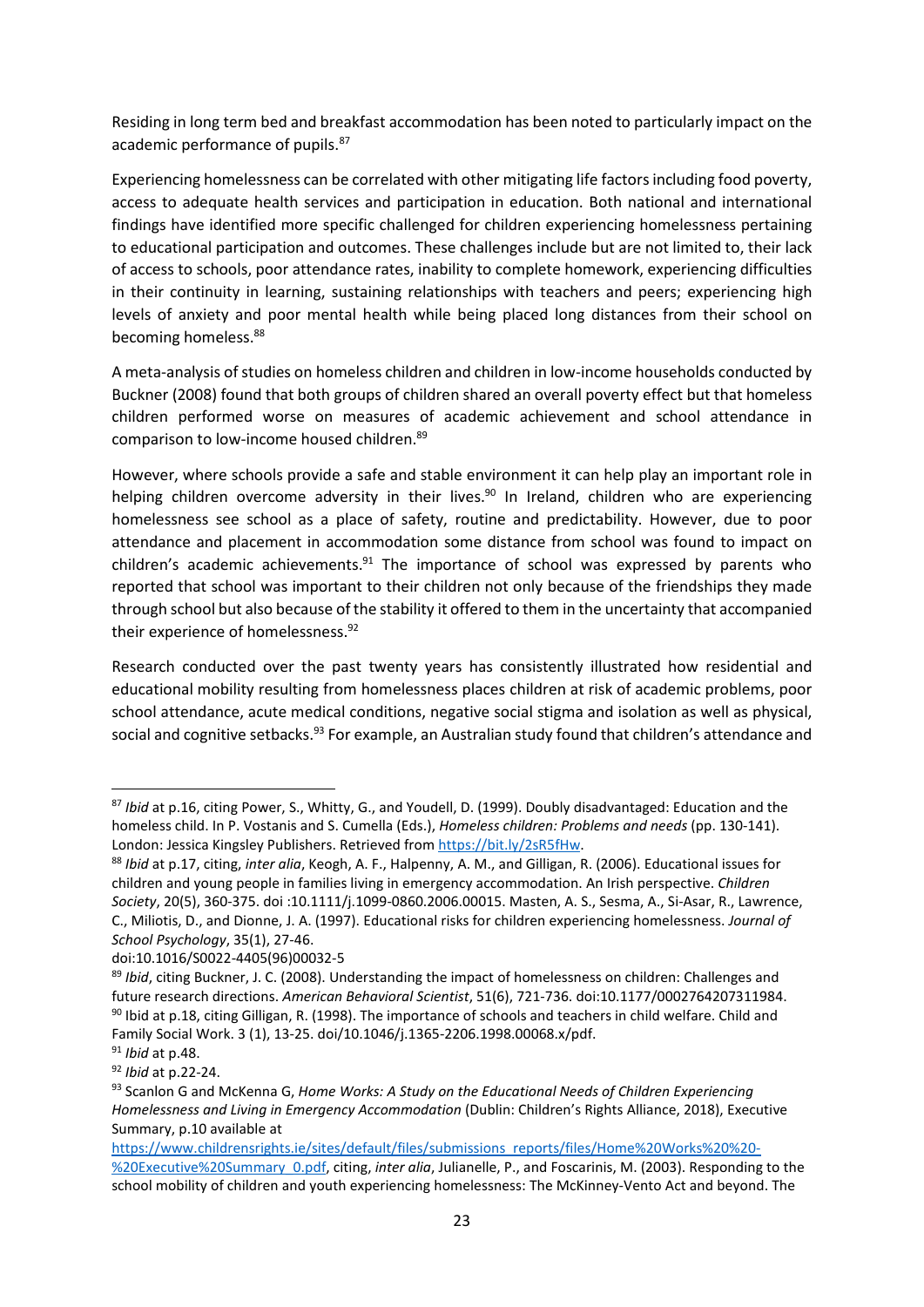achievement in the education system was found to be restricted due to high levels of mobility and the uncertainty attached to unstable homes.<sup>94</sup>

Focus Ireland also examined the addition of back to school costs in the effects of homelessness on education. In the summer of 2018 the Department of Employment Affairs and Social Protection received over 36,000 applications for the Back to School Clothing and Footwear Allowance which highlights the pressure that exists on parents to provide adequate footwear and clothing for their children who are returning to school. A survey conducted by Barnardos in 2018 found that the average cost of sending a child to senior infants is €360 while the average cost of sending a child to first year is €765. This expense is a huge financial pressure on parents, especially to families who are living in temporary accommodation. They also established a further issue associated to access to education when children do not have a place to conduct their homework in the evenings. This has been facilitated by focus Ireland who now offer a service for families in these circumstances and offer a meal, a place for children to do their homework, play areas and a place of safety for these families.<sup>95</sup>

DEIS is the Department of Education and Skills policy instrument to address educational disadvantage. Schools which are participating in DEIS can receive a number of additional supports, including: additional staff, access to home school community liaison services, access to the school meals programme, access to the school completion programme, access to literacy and numeracy supports, additional funding under the school books grant scheme, and further grant opportunities. These supports are targeted at improving educational outcomes for those at risk, and are not designed to tackle poverty.<sup>96</sup> Research carried out by Focus Ireland has indicated that almost half the children residing in emergency accommodation are attending schools which are not in receipt of additional support services from the Department of Education to assist them in tackling economic and social disadvantage. This finding has policy implications particularly in relation to how the non-DEIS schools with a significant number of children from homeless families can be supported to respond to this challenge.

While Tusla's broader Educational Welfare Service provides integrated services to all schools, the DEIS programme does offer more targeted educational supports. The key measures implemented under the DEIS Action Plan include measures to increase student attendance, educational progression, attainment and retention, exactly the sort of supports required by the 45% of pupils that are homeless and attending non-DEIS schools. To extend this form of support to the 45% of children who are currently outside the DEIS system will either require that criteria for DEIS designation be broadened to include the prevalence of homelessness, or the establishment of an additional policy instrument specifically targeted at the needs of children in families that are homeless.

The Focus Ireland Family Homeless Action Team (HAT) carried out a study to obtain a picture of the age profile and other relevant features of the children in homeless families. They found that the

doi:10.1016/S0022-4405(96)00032-5

*Journal of Negro Education*, 72(1), 39-54. doi:10.2307/3211289 and Masten, A. S., Sesma, A., Si-Asar, R., Lawrence, C., Miliotis, D., and Dionne, J. A. (1997). Educational risks for children experiencing homelessness. *Journal of School Psychology*, 35(1), 27-46.

<sup>94</sup> Tim Moore and Morag McArthur, "'Good for kids': Children who have been Homeless Talk about School" (2011) 55(2) *Australian Journal of Education*, https://doi.org/10.1177%2F000494411105500205.

<sup>95</sup> F White, *Homelessness Costs Children Their Education* (Dublin: Focus Ireland, 2018), available at https://www.focusireland.ie/homelessness-costs-children-education/.

<sup>96</sup> DEIS Plan 2017, Delivery Equality of Opportunity in Schools, available at https://www.education.ie/en/Schools-Colleges/Services/DEIS-Delivering-Equality-of-Opportunity-in-Schools- /DEIS.html.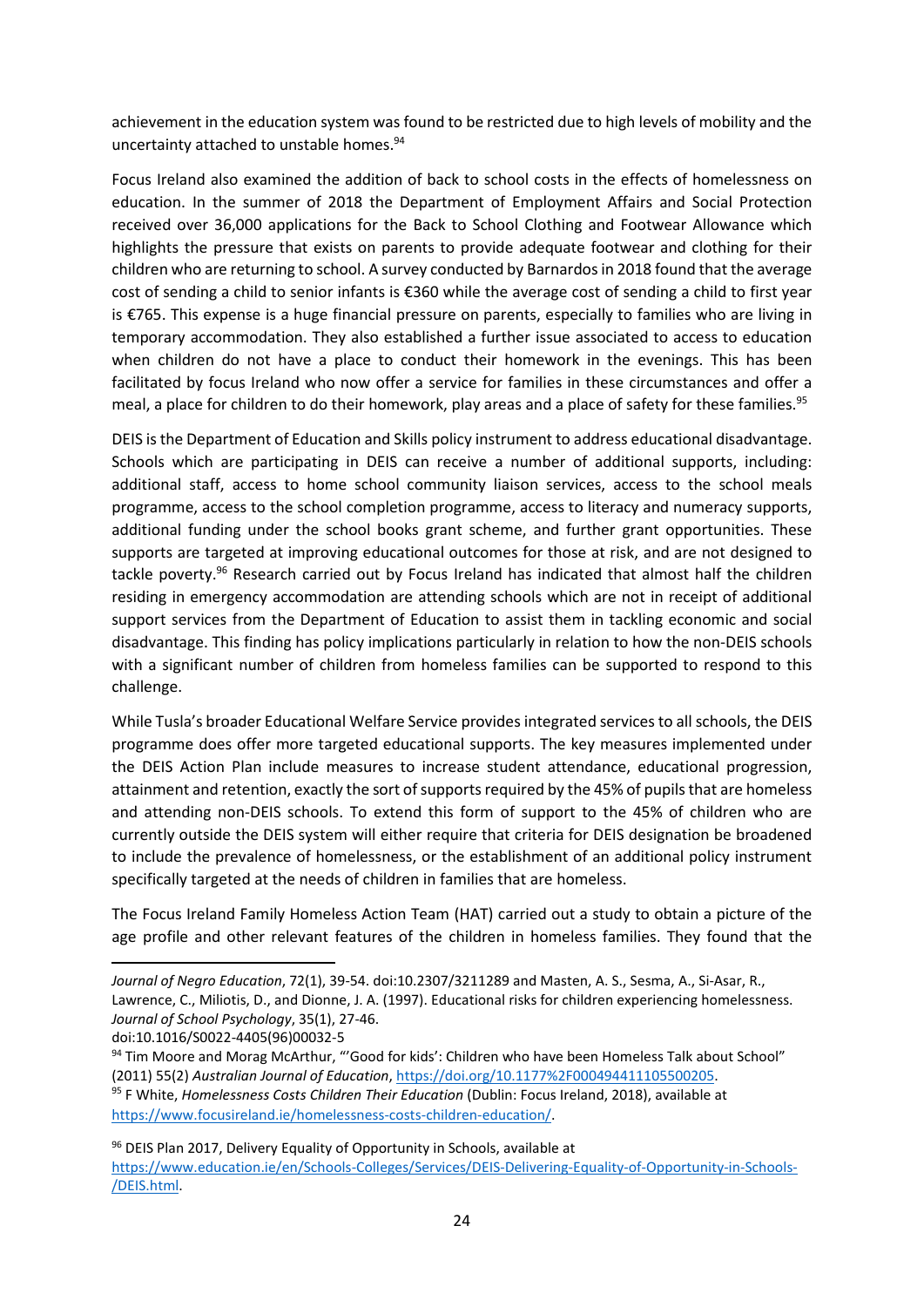majority of children stay enrolled in the school they were attending when they became homeless The assessment used Google Maps to analyse the distance in km which the children are travelling to school. Although not directly specified within this report Focus Ireland have previously spoken about how the majority of families whom they work with do not have access to a car and rely predominantly on public transport. The report analysed the distance travelled for 63 children, representing 10% of the total cohort. On average, we found that children travelled 8.75km to school. One child was residing in emergency accommodation which was 34.1km from their school. However, even lesser distances may prove more difficult if suitable public transport links do not exist. For example, one child was residing 14.1km from their school. However, because of a lack of direct public transport links, if that child needed to reach their school using buses, they would be travelling for over two and a half hours.<sup>97</sup>

Homeless children experience twice the incidence of learning disabilities, such as speech delays and dyslexia, as other children.<sup>98</sup> A report from the Children's Rights Alliance,<sup>99</sup> 'Home Works: A Study on the Educational Needs of Children Experiencing Homelessness and Living in Emergency Accommodation,' illustrated the needs of children and how the lack of basic rights impacted upon them. In the report, parents and teachers were surveyed and repeatedly identified a lack of access to a healthy diet as a factor impacting on children's school attendance and learning. Parents described challenges in providing school lunches while living in emergency accommodation, due to inadequate facilities, with many opting to choose between the price of getting their child to school and having food for them to eat. A study carried out by Buckner shows that homeless children and children in low-income houses share the effects of poverty; however, homeless children did not perform well in academic achievements or school attendance compared to the latter.<sup>100</sup>

# **5. The Right to Development**

<u>.</u>

# a. Relevant Provision of the ESC

Article 17 – The right of children and young persons to social, legal and economic protection

With a view to ensuring the effective exercise of the right of children and young persons to grow up in an environment which encourages the full development of their personality and of their physical and mental capacities, the Parties undertake, either directly or in cooperation with public and private organisations, to take all appropriate and necessary measures designed:

<sup>97</sup> A Connolly, *Insights into family homelessness No.1 – Children's and Families living in Dublin's Emergency Accommodation* (Focus Ireland, 2016) available at https://www.focusireland.ie/wpcontent/uploads/2018/01/Connolly-2016-Insights-into-Family-Homlessness-No-1-Snapshot-Profile-of-Children-residing-in-Emergency-Accommodation-in-Dublin-Region.pdf accessed on 14th February 2019.

<sup>98</sup> Hart-Shegos E, *Homelessness and its Effects on Children* (A Report Prepared for the Family Housing Fund December, 1999) http://www.fhfund.org/wp-content/uploads/2014/10/Homlessness\_Effects\_Children.pdf accessed 12th February 2019, p. 9.

<sup>99</sup> Scanlon G and McKenna G, 'Home Works: A Study on the Educational Needs of Children Experiencing Homelessness and Living in Emergency Accommodation,' (Children's Rights Alliance 2018).

<sup>100</sup> Buckner, J.C, *Understanding the impact of homelessness on children: Challenges and future research directions,* (*American Behavioural Scientist, 2008)* 51(6), 721- 736.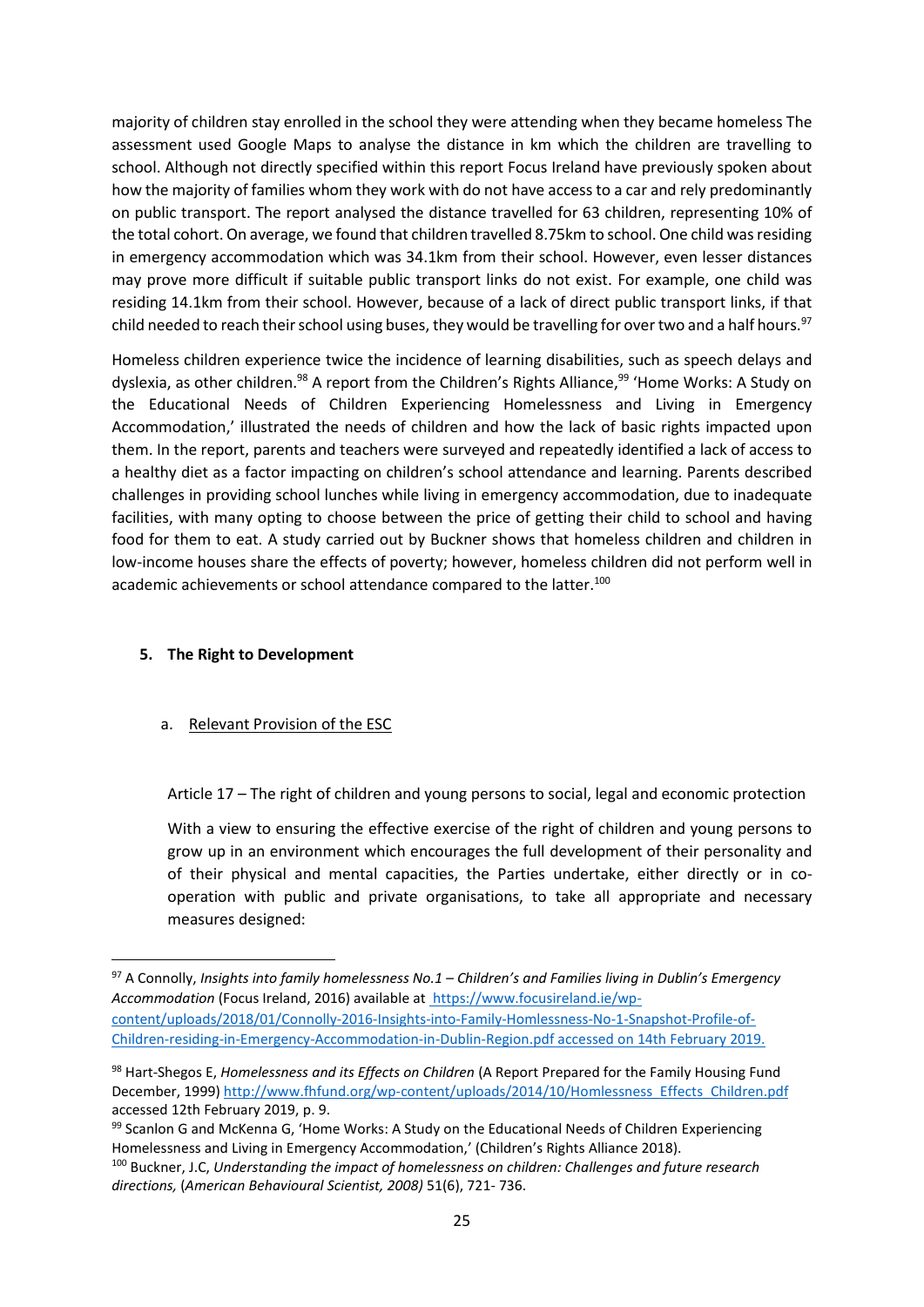1. a) to ensure that children and young persons, taking account of the rights and duties of their parents, have the care, the assistance … they need, in particular by providing for the establishment or maintenance of institutions and services sufficient and adequate for this purpose;

# b. Other Relevant International Standards

# *i. Convention on the Rights of the Child*

The right of children to development is recognised in Article 6(2):

States Parties shall ensure to the maximum extent possible the survival and development of the child.

In General Comment No. 5, the Committee on the Rights of the Child identified Article 6 as one of the four general principles of the Convention, and stated that it "expects States to interpret 'development' in its broadest sense as a holistic concept, embracing the child's physical, mental, spiritual, moral, psychological and social development. Implementation measures should be aimed at achieving the optimal development for all children."<sup>101</sup>

Thus far, limited attention has been given in theory or in practice to the ways in which this protection should be realised. Peleg comments that rarely was the right to development described as an independent right of the child, as most of the discussions about Article 6 tends to focus on the right to life and to a limited extent on the right to survival.<sup>102</sup> In his work Peleg analyses all of the Committee's jurisprudence until 2017 and argues that the Committee conceptualises the right to development in one of two ways.<sup>103</sup> The first is interpreting the right to development as a collateral right, meaning that when another right of the child is being violated, for example the right to education, it also constitutes a violation of the right to development. The second interpretation is drawing causality between two rights, stating that a violation of a right of the child undermines the ability of the child to develop fully. Taking the right to education as an example once more, this interpretation suggests that a violation of the right to education leads to a lesser ability of the child to develop fully in the future.<sup>104</sup>

In the few occasions where the Committee did refer to the right to development, it was usually in the context of other rights, for example the child's rights to health or education (again, similarly to the connection made at the first draft of the Convention). These references did not address the interpretation or implementation of the right to development as an independent obligation. For example, the Committee noted that inadequate access to post-natal health care services undermines the child's right to health as well as having a negative impact on their right to development. Similar connections were made with respect to some other events in the child's life including: poverty and

<sup>101</sup> Committee on the Rights of the Child, *General Comment No. 5 (2003): General measures of implementation of the Convention on the Rights of the Child*, CRC/GC/2003/5, 27 November 2003 at [12].

<sup>102</sup> Noam Peleg, "Developing the Right to Development" (2017) *International Journal of Children's Rights* at p.384.

<sup>103</sup> *Ibid*.

<sup>104</sup> *Ibid*.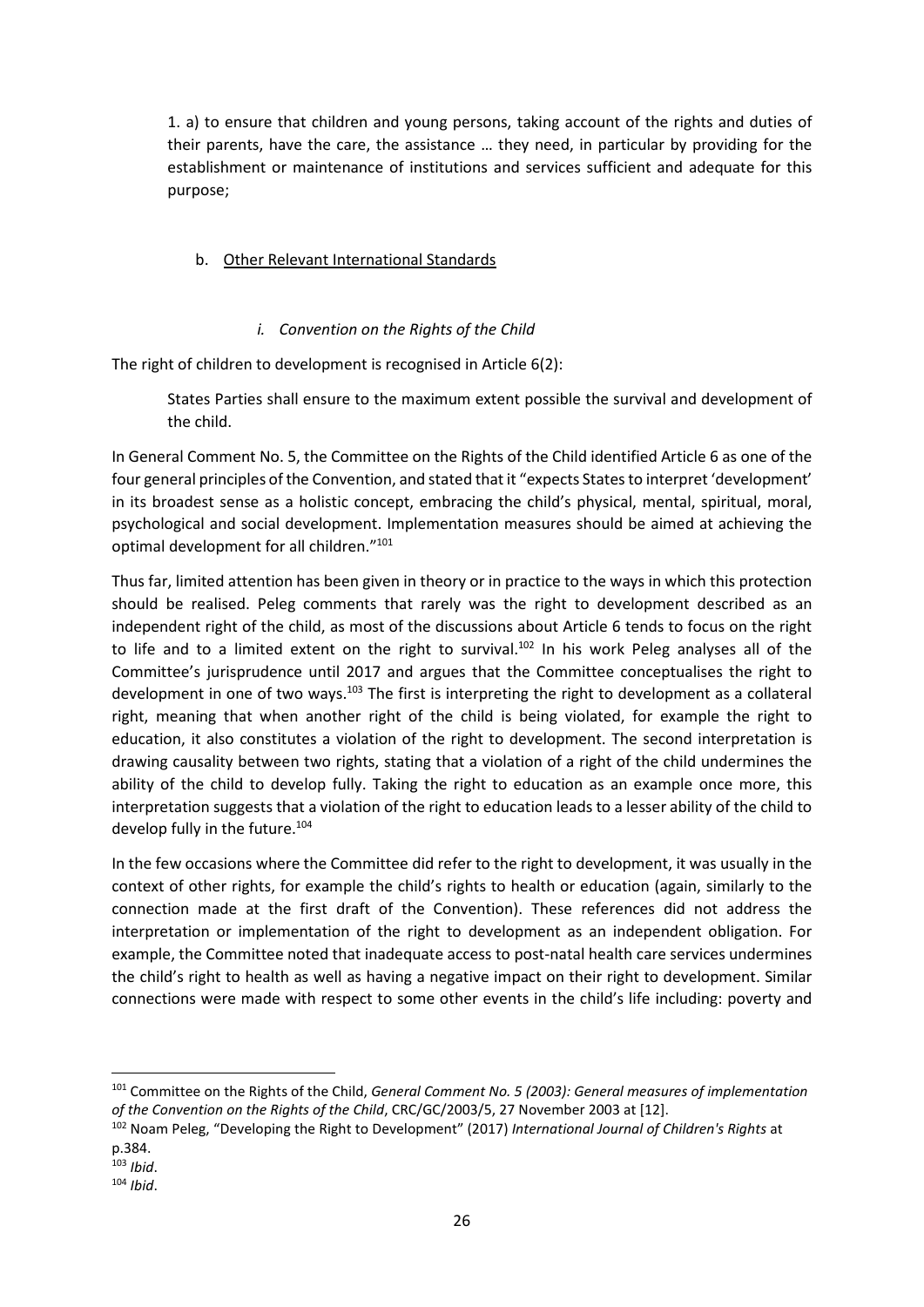the right to adequate standard of living (Article 27); inadequate parental care (Article 18); and the living conditions of street children.<sup>105</sup>

#### c. Evidence of Harm Caused by Homelessness

International research has consistently indicated that children who are homeless experience poor health and wellbeing, a lack of security, loss of friendships and isolation.<sup>106</sup>

Halpenny *et al* have commented:

The crisis of eviction or homelessness may have a traumatising effect on children to an even greater extent than on adults. The child's world may be turned upside down and positive ties to schools, friends, teachers, extended family, pets, and neighbourhood may be broken. Vulnerable children, particularly, may need special help. Otherwise, they may never fully recover from the negative impact of homelessness on their educational progress and social development.<sup>107</sup>

In 2007 the World Health Organisation released an evidence report called 'Total Environment assessment model for Early Childhood Development<sup>'108</sup>. This report highlighted that early childhood is considered to be the most important developmental phase throughout the lifespan. Early Childhood experiences shape the way for the developmental trajectory and life course of the child as he or she progresses into adulthood. Healthy early childhood development which includes the physical, social emotional and language cognitive domains of development, each equally important strongly influence well-being, obesity, mental health, heart disease, competence in literacy and numeracy, criminality and economic participation throughout life.<sup>109</sup> Within the report the WHO acknowledges that the nurturant qualities of the environments where children grow up, live and learn matter the most for their development, yet parents cannot provide strong nurturant environments without help from local, regional, national and international agencies.<sup>110</sup>

The report outlines several universal principles which characterise Early Childhood Development (ECD); these principles are consistently upheld irrespective of society, and a child and family's place within that society.<sup>111</sup> It can be drawn from these principles that the socio-economic environment is a fundamental determinant of ECD and, in turn, ECD is a determinant of health and well-being across the balance of the life course. This is particularly relevant to our research as those who are living within emergency accommodation are predominantly from low socioeconomic backgrounds. Figures released in January 2019, indicated that there are 3,624 children in Emergency Accommodation in

https://www.who.int/social\_determinants/resources/ecd\_kn\_evidence\_report\_2007.pdf?ua=1. <sup>109</sup> *Ibid* at p.9.

<sup>&</sup>lt;sup>105</sup> Noam Peleg, "Time to grow Up: The United Nations Committee on the Rights of the Child's Jurisprudence on the Right to Development" in M. Freeman (ed.) Law & Childhood Studies (Oxford: Oxford University Press, 2012).

<sup>106</sup> Lorelle, S., and Grothaus, T. (2015). Homeless children and their families' perspectives of agency services. *Community Mental Health Journal*, 51(7), 800-808. doi:10.1007/s10597-015-9827-y.

<sup>&</sup>lt;sup>107</sup> Halpenny, Keogh and Gilligan, "A Place for Children? Children in Families Living in Emergency Accommodation: The Perspectives of Children, Parents and Professionals" (2002) at p.72, available at https://arrow.dit.ie/cgi/viewcontent.cgi?article=1017&context=aaschsslrep.

<sup>108</sup> World Health Organisation (WHO) Total Environment Assessment Model for Early Child Development Evidence Report (2007), available at

<sup>110</sup> *Ibid* at p.9.

<sup>111</sup> *Ibid* at p.20.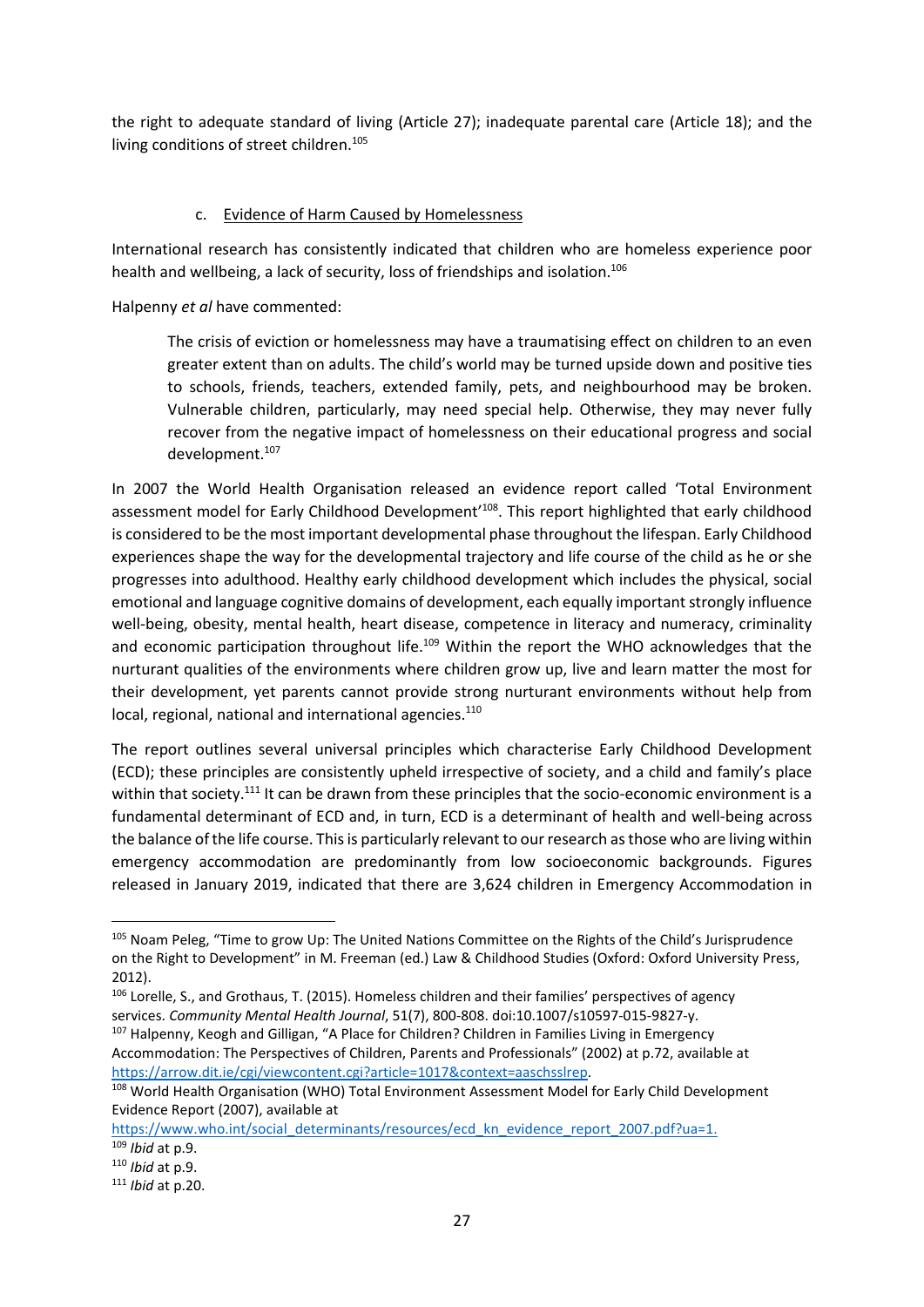Ireland.<sup>112</sup> Focus Ireland have spoken out repeatedly about how thousands of families across Ireland are struggling to survive on low incomes and social welfare, many of whom fall into difficulty as a result of serious housing difficulties arising from increasing rents and insufficient supports such as HAT.<sup>113</sup> Focus Ireland have highlighted that the largest cause of homelessness in Ireland for families at present is Property being taken off the rental market for reasons such as sale, personal use and so forth.<sup>114</sup> Families then find it difficult to find further accommodation and as such are at increased risk of requiring emergency accommodation. Despite the clear risks imposed for children and the long term negative effects associated the Government has failed to provide better access to affordable housing for families in need. Figures released in September 2018 indicated that there were 71,858 households who qualified for social housing. Over twenty five per cent of these households have been on the list seven years or longer.<sup>115</sup>

Socio-economic inequities in developmental outcomes result from inequities in the degree to which the experiences and environmental conditions for children are nurturant. The 2007 WHO report<sup>116</sup> highlights that a broad array of experiences and environmental conditions matter and impact on ECD. These include those that are intimately connected to the child, and therefore readily identifiable (e.g., the quality of time and care provided by parents, and the physical conditions of the child's surroundings), but also more distal factors that in various ways influence the child's access to nurturant conditions (e.g., whether government policies provide families and communities with sufficient income and employment, health care resources, early childhood education, safe neighbourhoods, decent housing, etc.). The report acknowledges that genetic predispositions and biophysical characteristics partially explain how environment and experience shape ECD, it then goes on to highlight how evidence leads us to consider the child as a social actor who shapes and is in turn shaped by his or her environment.<sup>117</sup> This is known as the "transactional model," which emphasizes that the principal driving force of child development is relationships.<sup>118</sup>

The report emphasises that strong nurturant relationships can make for healthy ECD, furthermore it highlights that socioeconomic circumstances, despite their importance, are not fate. Despite this however, reports from organisations such as Barnardos speak of how life in emergency accommodation and the stress associated with such environments often has a negative impact on relationships and the care provided as such. Relationships with siblings and crucially parents can suffer<sup>119</sup>. For some parents the stress of trying to raise children in overcrowded, temporary accommodation under someone else's roof is frequently too much to bear and leads to mental health

<sup>112</sup> Department of Housing, Planning & Local Government Homelessness Report January 2019, available at: https://www.housing.gov.ie/sites/default/files/publications/files/homeless\_report\_-\_january\_2019.pdf. <sup>113</sup> Focus Ireland Resource Hub: available at: https://www.focusireland.ie/resource-hub/about-homelessness/.

<sup>114</sup> Focus Ireland: Insights into Family Homelessness NO. 16 – Causes of Family Homelessness in the Dublin Region – 2016-2017, available at: https://www.focusireland.ie/wp-content/uploads/2018/12/Gambi-Sheridanand-Hoey-2018-Insights-into-Family-Homelessness-No-16-Causes-of-family-homelessness-in-the-Dublinregion-during-2016-and-2017-Final-2.pdf.

<sup>115</sup> Summary of Social Housing Assessments 2018, available at:

https://www.housing.gov.ie/sites/default/files/publications/files/summary\_of\_social\_housing\_assessments\_2 018 - key findings.pdf.

<sup>&</sup>lt;sup>116</sup> World Health Organisation (WHO) Total Environment Assessment Model for Early Child Development Evidence Report (2007) at p.11, available at

https://www.who.int/social\_determinants/resources/ecd\_kn\_evidence\_report\_2007.pdf?ua=1.

<sup>117</sup> *Ibid*.

<sup>118</sup> *Ibid*.

<sup>119</sup> Barnardos, "Hidden Homelessness - What's The Problem?" (Barnardos, 2018), available at https://www.barnardos.ie/media/1179/hidden-homelessness.pdf.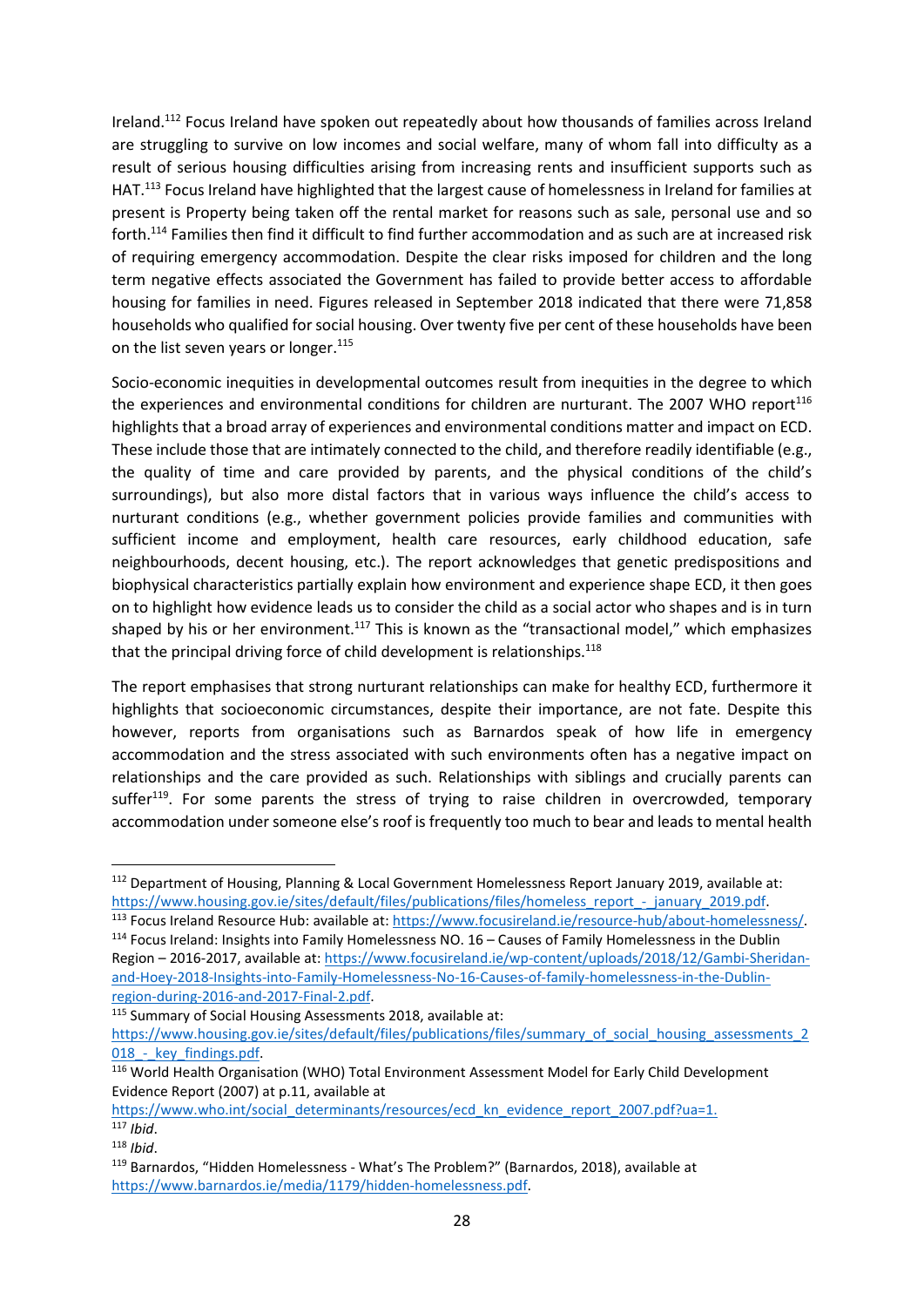or substance abuse problems. As a result parents can find it hard to manage their emotions (losing their temper easily for example) or become emotionally unavailable to their children. A Barnardos Project reporter commented that:

There are emotional effects, not having their own space, falling asleep with parents and in front of the TV, there is an impact on development, many children with inadequate space to play and explore and to do homework. Social development is impacted as these children cannot have friends over to the house and afterschool activities are limited. Parents are stressed trying to manage and parental mental health is impacted which in turn impacts their ability to parent.<sup>120</sup>

Furthermore, Barnardos reports have highlighted that challenges often arise from having too many adults under the one roof, each giving their own opinion on how a child is parented or disciplined, this often causes tensions. This can undermine the parent-child relationship and make it even more difficult for parents to establish consistency and routines for their child. Children's peer relationships are also affected by life in Emergency Accommodation. Reports carried out by Barnardos have highlighted that children living in emergency accommodation and experiencing homelessness feel isolated and different to their peers. They have trouble socialising and often cut themselves off from friends due to shame and embarrassment about not having their own space or owning many belongings. They may also be physically cut off if they have to move far from their social circle to share someone else's home. Lack of privacy and personal space is a common problem for children and young people experiencing hidden homelessness. The children and young people often have no space to play, hang out or relax. Lack of stimulation can lead to boredom and frustration. For older children lack of space can result in being forced out during the day as there simply isn't room for them. A Barnardos Project Worker commented in one particular report that "[s]ocially – they do not feel comfortable bringing friends to their home. It is very stressful for parents who in turn may struggle to meet the needs of their children. For teen parents it can affect their baby meeting the developmental milestones due to lack of appropriate and safe floor space or space for a cot etc." $121$ 

# **6. Right to Protection from Harm**

# a. Relevant Provisions of the ESC

To comply with Article 17, domestic law must prohibit and penalise all forms of violence against children that is acts or behaviour likely to affect the physical integrity, dignity, development or psychological wellbeing of children.<sup>122</sup> The relevant provisions must be sufficiently clear, binding and precise, so as to preclude the courts from refusing to apply them to violence against children.<sup>123</sup> Moreover, states must act with due diligence to ensure that such violence is eliminated in practice. Although violence is not directly linked to life in emergency accommodation it could be argued that

<sup>120</sup> *Ibid* at p.4.

<sup>121</sup> *Ibid* at p.5.

<sup>&</sup>lt;sup>122</sup> Council of Europe, *Children's Rights under the European Social Charter*, available at https://rm.coe.int/1680474a4b at p.6.

<sup>123</sup> *Ibid*.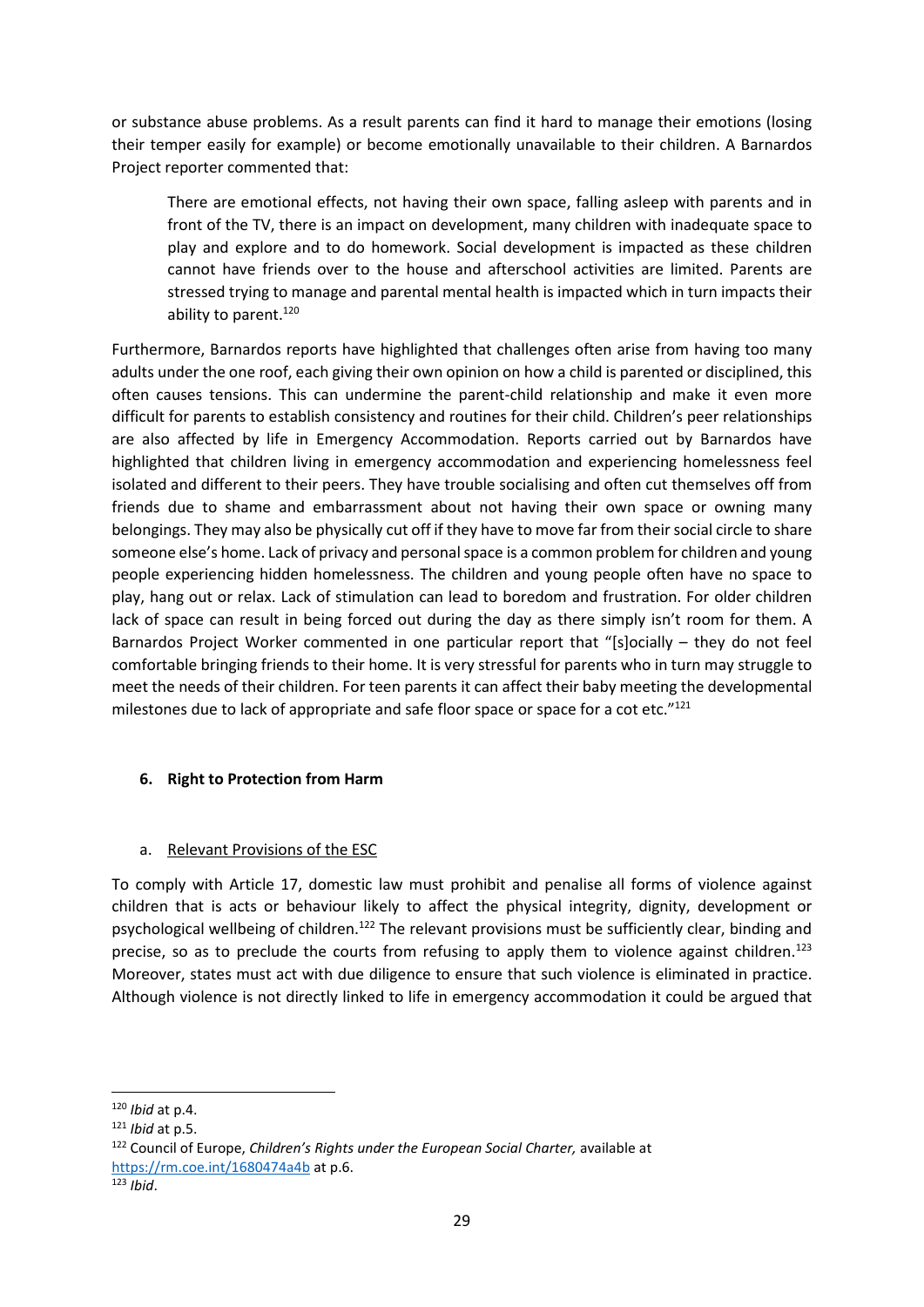life in such accommodation does negatively impact on the development and psychological well-being of children.<sup>124</sup>

# b. Other Relevant International Standards

# *i. European Convention on Human Rights*

Article 3 of the ECHR imposes a positive obligation on States to protect children from ill-treatment at the hands of private actors. This obligation includes both responding to known cases of abuse or neglect,<sup>125</sup> and taking pro-active, preventive measures to mitigate risks to children of which the State is or ought to be aware.<sup>126</sup> Therefore, where children in emergency accommodation are being abused, or where placement in emergency accommodation places children at risk of being abused, the ECHR obliges States to take measures to respond to or mitigate the risk of that abuse.

# *ii. United Nations Convention on the Rights of the Child*

Article 19:

States Parties shall take all appropriate legislative, administrative, social and educational measures to protect the child from all forms of physical or mental violence, injury or abuse, neglect or negligent treatment, maltreatment or exploitation, including sexual abuse, while in the care of parent(s), legal guardian(s) or any other person who has the care of the child. Such protective measures should, as appropriate, include effective procedures for the establishment of social programmes to provide necessary support for the child and for those who have the care of the child, as well as for other forms of prevention and for identification, reporting, referral, investigation, treatment and follow-up of instances of child maltreatment described heretofore, and, as appropriate, for judicial involvement.

The Committee on the Rights of the Child in General Comment No. 13 defines violence to mean "all forms of physical or mental violence, injury or abuse, neglect or negligent treatment, maltreatment or exploitation, including sexual abuse". Neglect means "the failure to meet children's physical and psychological needs, protect them from danger or obtain medical or other services when those responsible for the children's care have the means, knowledge and access to services to do so".<sup>127</sup>

State bodies responsible for the protection of children from all forms of violence may directly and indirectly cause harm by lacking effective means of implementation of obligations under the Convention.<sup>128</sup>

<sup>124</sup> *Ibid*.

<sup>125</sup> *Z v United Kingdom*, 29392/95, May 10, 2001 and *Eremia v Moldova*, 3564/11, May 28, 2013.

<sup>126</sup> *O'Keeffe v Ireland*, 35810/09, January 28, 2014.

<sup>127</sup> Committee on the Rights of the Child, *General Comment No.13 (2011): The right of the child to freedom from all forms of violence*, CRC/C/GC/13 at [20].

<sup>128</sup> *Ibid* at [32].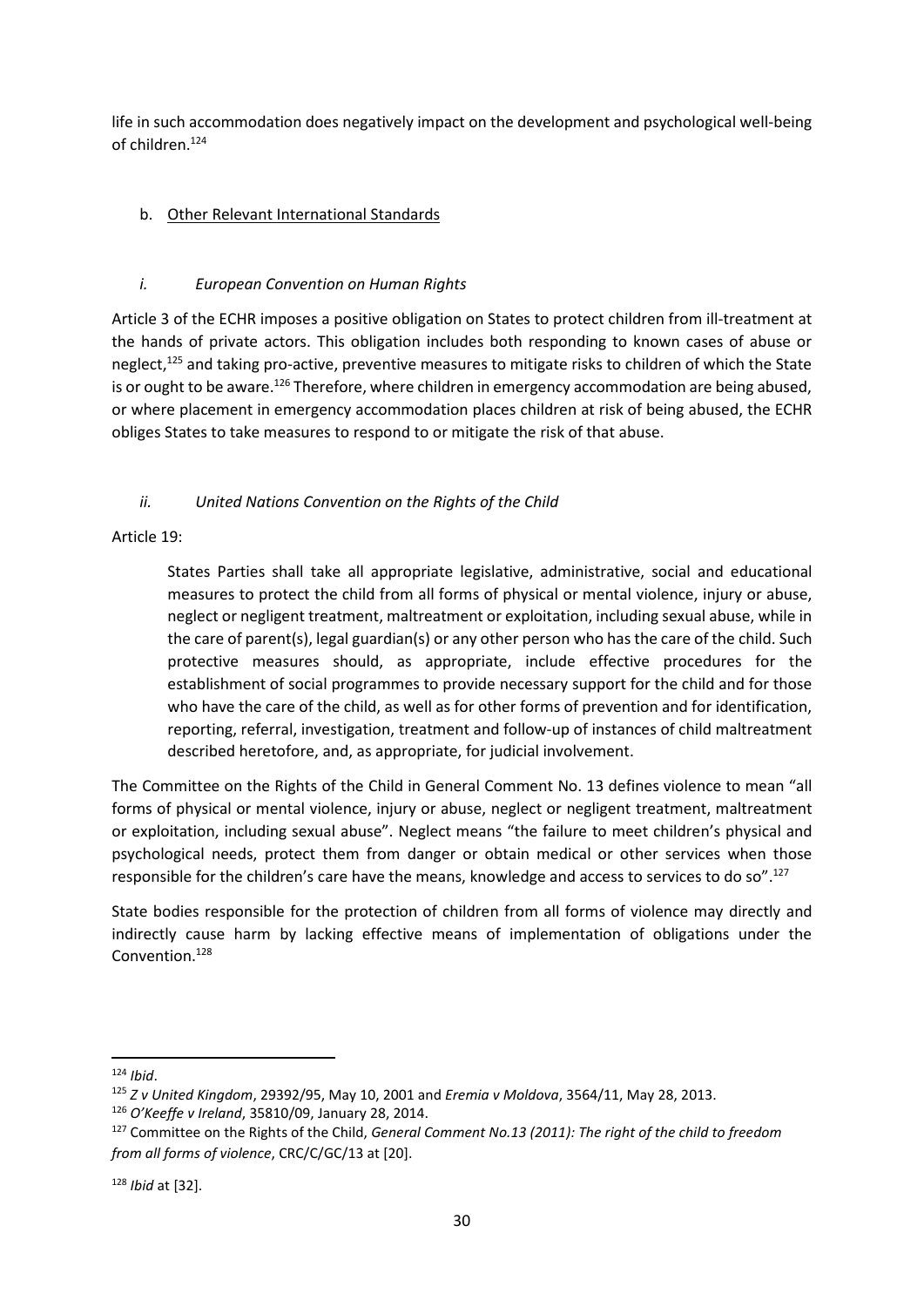#### c. Evidence of Harm Caused by Homelessness

The lack of medium and long-stay housing for homeless children leaves children vulnerable and at risk of abuse, harm and exploitation. A study<sup>129</sup> carried out has found that in Dublin most children must access hostel accommodation in the city centre following contact with the HSE Out of Hours Service, placing them at additional risk of exposure to potential harm. Those who have had to use this service repeatedly were particularly vulnerable to exposure to alcohol and drug use, criminal activity and intimidation and violence.<sup>130</sup>

As some families have to stay in B&B's or hotels, there are often more homeless people staying there, some of whom are adults who may be using drugs or alcohol. Children living in these situations are extremely vulnerable to any of these potential harms, so it is important that they are protected and kept away from such harm. In some cases where parents are concerned about their children being exposed to such distressing behaviour, they are often walking the streets in the evening time in order to keep the children away from there until it was time for them to go to sleep.<sup>131</sup>

With regards to the standard of care required for children in homeless services, if we compare it with the standards required for children in residential care in Ireland, it is clear that the same standards are not applied in both situations despite the fact that the children in both of these situations are extremely vulnerable and are in need of special and equal protection. In a HIQA report<sup>132</sup>the standards are in place in order to ensure that children receive the best possible care and support while they live in care. The standards set out what the residential centre should do in order to provide a good-quality and safe-service. The standards also apply to the staff working with the children to ensure they meet the level of care and support required.<sup>133</sup> One of the rights mentioned in the report is the child's right to be safe and free from all types of harm or abuse, which includes physical or emotional violence, injury, abuse or neglect, including bullying and discrimination.<sup>134</sup> The staff working in the residential care centres are all Garda vetted prior to their employment and there is also written policies in place in order to ensure the children's safety in the centres. The staff in these centres are responsible to report any potential risks to the child's safety.<sup>135</sup>

When compared to the emergency accommodation services provided to children in homeless situations the same standards of care do not seem to apply. In a report by Halpenny et al<sup>136</sup> three staff members working in two B&Bs and one hostel in Dublin were interviewed on a range of issues. There was some difficulties for these workers in emergency accommodation, some of which was the challenging behaviour of some of the families whose lives are in chaos due to addictions and or violent relationships. All workers highlighted the need for training and support for those working in

<sup>&</sup>lt;sup>129</sup> Mayock and Vekic, Understanding Youth Homelessness in Dublin City Key Findings from the first phase of a longitudinal cohort study (Dublin: OMC, 2006)

<sup>&</sup>lt;sup>130</sup> Mayock and Vekic, Understanding Youth Homelessness in Dublin City Key Findings from the first phase of a longitudinal cohort study (Dublin: OMC, 2006), p 24

<sup>131</sup> Halpenny, Keogh and Gilligan, "A Place for Children? Children in Families Living in Emergency Accommodation: The Perspectives of Children, Parents and Professionals" (2002) at p.65, available at https://arrow.dit.ie/cgi/viewcontent.cgi?article=1017&context=aaschsslrep.

<sup>132</sup> Health Information and Quality Authority, 'Your Guide to Children's Residential Care' (2018)

<sup>133</sup> Health Information and Quality Authority, 'Your Guide to Children's Residential Care' (2018) p. 3

<sup>134</sup> Health Information and Quality Authority, 'Your Guide to Children's Residential Care' (2018) p.6

<sup>135</sup> Health Information and Quality Authority, 'Your Guide to Children's Residential Care' (2018) p.15

<sup>136</sup> Halpenny, Keogh and Gilligan, "A Place for Children? Children in Families Living in Emergency Accommodation: The Perspectives of Children, Parents and Professionals" (2002) at p.72, available at https://arrow.dit.ie/cgi/viewcontent.cgi?article=1017&context=aaschsslrep.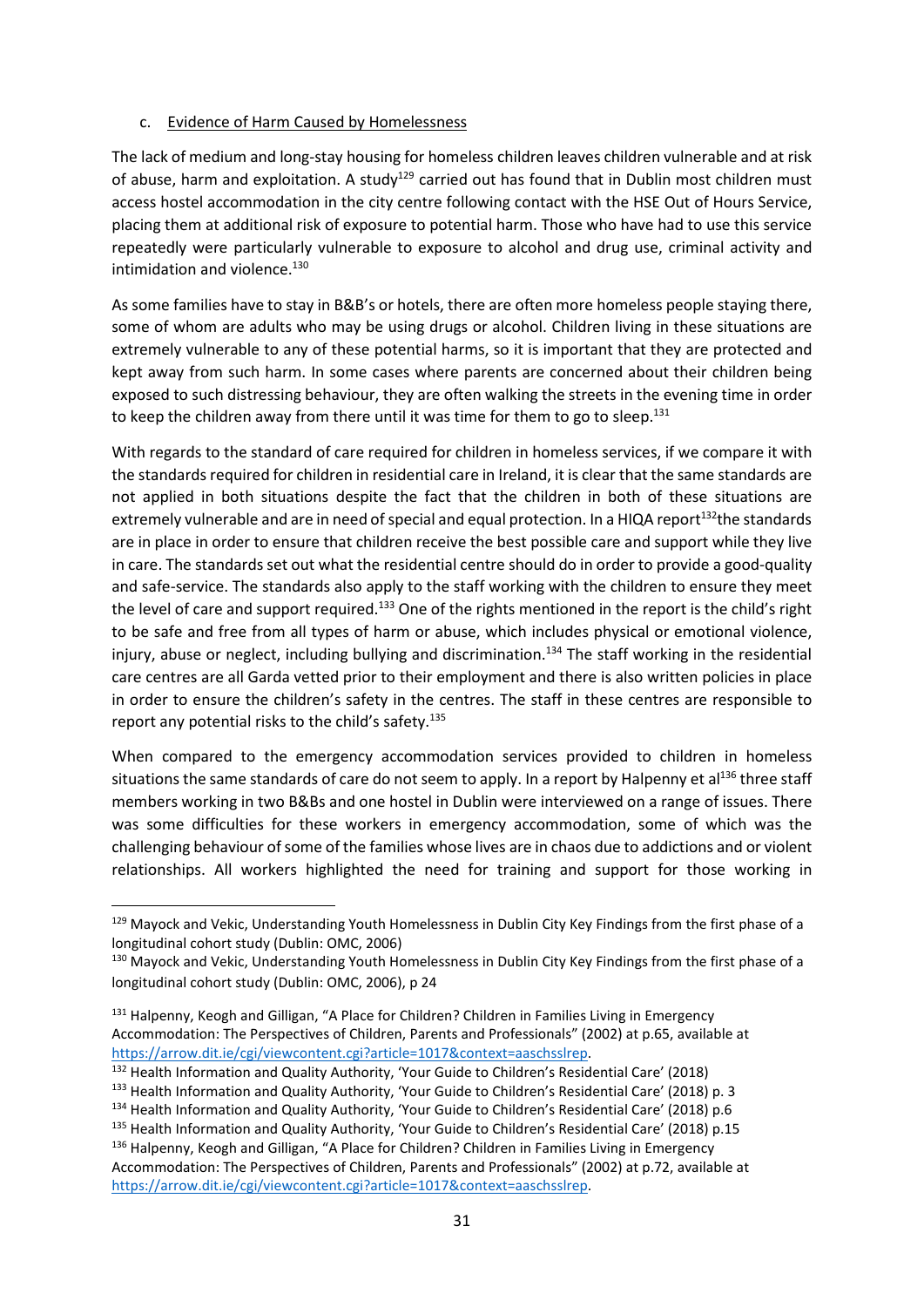emergency accommodation settings in order to make the process easier for all involved, especially children. A manager of the B&B even disclosed that more violent incidents occurred such as stabbings or attempted suicide and how the staff and the families involved needed more information and support to cope with these distressing situations. One problem which was mentioned by a number of the workers, and some parents, was the difficulty for people living in emergency accommodation in accessing a social worker, as they are referred back to social workers in the last area where they had permanent accommodation. This can be very difficult if they are now living at some distance from the area in which the relevant social worker is working. At present there is only one social worker providing a service dedicated to homeless families and this post is attached to Haven House hostel.<sup>137</sup>

Child protection issues arise frequently in these contexts. This social worker emphasised the need to develop a team of social workers dedicated to homeless families so that problems can be identified and addressed as soon as they begin to manifest themselves and help and support can be provided to families at an early stage. Staff members working in the B&B accommodation also felt that it was important to have dedicated social workers working with a number of neighbouring B&Bs, to facilitate access for families living in emergency accommodation. Otherwise, the staff members were being expected to take on this responsibility and were not adequately trained to deal with it. There should be a lot more after-care for the families being dealt with in these situations. It's going to have a huge impact on the children so when they do put families into B&B's or hotels they should call and find out how these families are getting on. To find out how are the children coping with having moved so many times and if they can provide further supports. The workers and management believe there should be more involvement from their end of but majority of the time it's left to the managers to do something about it.

# *Training and support for staff members*

Most of the professionals and many of the parents interviewed felt that it was of vital importance that staff working within emergency accommodation should receive substantial training and support in order to help them cope with the many pressures involved in their work. Many of the staff working in these B&B's have never worked previously in the area of provision for homeless families and have no specialist knowledge of the problems which they come up against in these settings. This type of accommodation was originally set up to provide accommodation on an emergency basis and the staff were not expected to have any of the skills required but, as the numbers in need of emergency accommodation has grown, it has become clear that the staff have the skills and knowledge to work with people who are coming from crisis situations in many cases.<sup>138</sup>

Some staff members were very supportive of the families living in emergency accommodation and seemed to have an innate understanding of the difficulties and stresses which occupants had to deal with on a daily basis. However, others might be less well able to understand and might have no idea of how to proceed. In some B&Bs the managers are more tuned in to the needs of the families living there and they would be firm but flexible as well and supportive and in some of the others the reality is that the managers are just not like that. Some managers would have a clearer idea of what's expected of them as well and are more secure within that.<sup>139</sup>

<sup>137</sup> *Ibid* at p.67.

<sup>138</sup> *Ibid* at p.68.

<sup>139</sup> *Ibid* at p.69.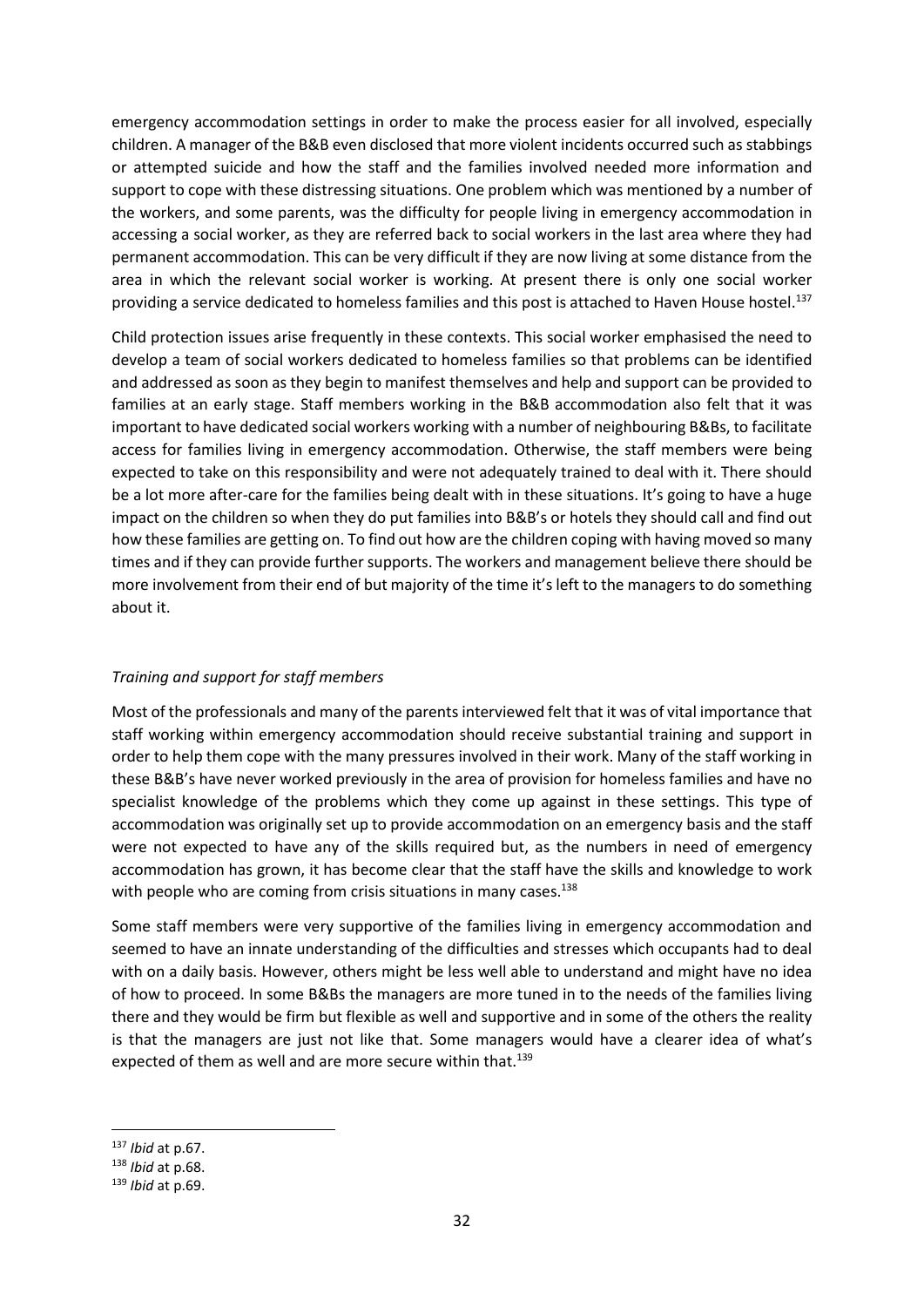# *Human Trafficking*

The definition of human trafficking is set out in both the Council of Europe Convention on Action against Trafficking in Human Beings<sup>140</sup> and the UN Protocol to Prevent, Suppress and Punish Trafficking in Persons Especially Women and Children<sup>141</sup>.

Being homeless has been identified as being a risk factor for being vulnerable to being trafficked. Kevin Hyland<sup>142</sup> has pointed out that "Although the anti-slavery sector has known of the prevalence of homelessness among victims, and the homelessness sector has been aware of slavery among clients, the two sectors have previously had little coordination"<sup>143</sup>.

Following a visit to Ireland in 2007, the Council of Europe Commissioner for Human Rights, Thomas Hammarberg, commented: "Accommodation centres should be staffed by vetted and professional personnel. Children should also be given information adapted to their age regarding the dangers of human trafficking."<sup>144</sup>

The Department of Justice and Equality's Anti-Human Trafficking Unit (AHTU)<sup>145</sup> co-ordinates policy on human trafficking in Ireland and works in collaboration with other Irish government agencies, and non-government organisations (NGOs). The Department of Justice points out that "[t]he clandestine nature of human trafficking makes it difficult to measure accurately".<sup>146</sup>

In *the Trafficking in Human Beings in Ireland Annual Report* 2016,<sup>147</sup> 143 children were identified as victims of human trafficking, with 52% trafficked for the purpose of sexual abuse.<sup>148</sup>

<sup>143</sup> *Understanding and Responding to Modern Slavery within the Homelessness Sector*: A Report commissioned by the Independent Anti-Slavery Commissioner. (2017) P4. Report available at:

<sup>140</sup> Council of Europe Convention on Action Against Trafficking. Treaty No 197 (2005) Available at: https://rm.coe.int/168008371d.

<sup>&</sup>lt;sup>141</sup> Protocol to Prevent, Suppress and Punish Trafficking in Persons, Especially Women and Children, supplementing the United Nations Convention against Transnational Organized Crim (2000). Available at: https://www.unodc.org/documents/treaties/Special/2000\_Protocol\_to\_Prevent\_2C\_Suppress\_and\_Pu. Ireland ratified the Council of Europe Convention against Trafficking in Human Beings in July 2010 and it entered into force in 2010.

<sup>&</sup>lt;sup>142</sup> Kevin Hyland represents Ireland on the Council of Europe's Group of Experts on Action against Trafficking in Human Beings (GRETA). For information on the work of GRETA see https://www.coe.int/en/web/anti-humantrafficking. (Accessed 3/3/19)

https://www.antislaverycommissioner.co.uk/media/1115/understanding-and-responding-to-modern-slaverywithin-the-homelessness-sector.pdf.

<sup>144</sup> Report by Thomas Hammarberg, Commissioner for Human Rights of the Council of Europe following visit to Ireland on November 26 to 30 2007 at p.17, available at

https://lib.ohchr.org/HRBodies/UPR/Documents/session12/IE/CoE-Commissioner-eng.pdf.

<sup>145</sup> Department of Justice and Equality Anti Trafficking Unit. For further information on work see http:/ www.blueblindfold.gov.ie/en/bbf/pages/extent\_in\_ireland

<sup>146</sup> *Ibid*.

<sup>147</sup> Department of Justice and Equality (AHTU}. Trafficking in Human Beings in Ireland Annual Report : Available at:

http://www.justice.ie/en/JELR/Trafficking\_in\_Human\_Beings\_in\_Ireland\_Annual\_Report\_2016.pdf/Files/Traffi cking in Human Beings in Ireland Annual Report 2016.p22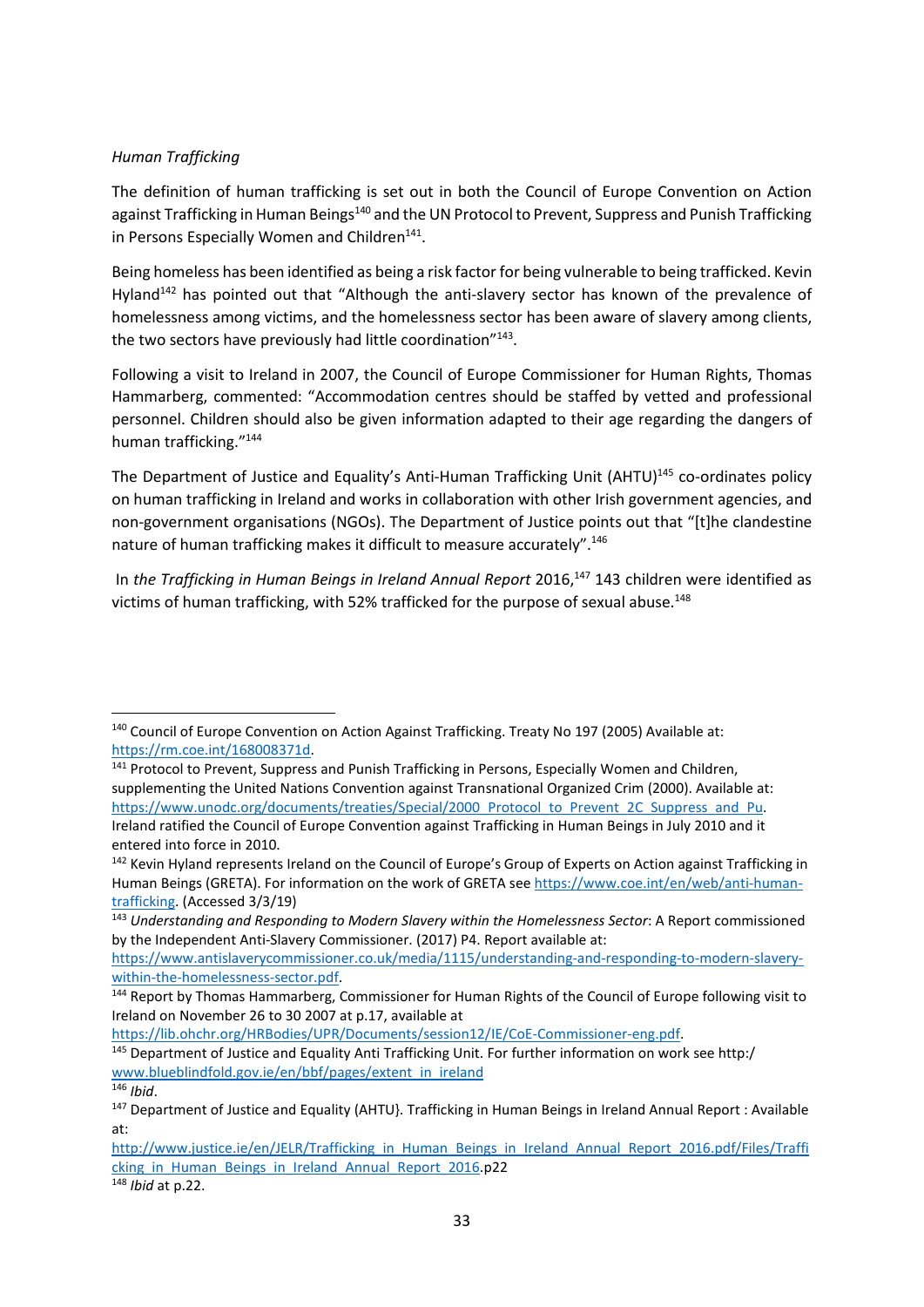Key characteristics which make children particularly vulnerable to being abused or trafficked are poverty, homelessness and cyclical abuse within family of origin.<sup>149</sup>

Mecpaths<sup>150</sup> has been working with the hospitality sector in order to raise awareness of the possibility of child abuse and exploitation in hotel settings, and believe that hotels in Ireland are being used for the recruitment and sexual exploitation of children.<sup>151</sup>

At the APT Conference<sup>152</sup> on March  $1<sup>st</sup>$ , it was noted that Tusla is currently working with the Irish Federation of Hotels<sup>153</sup> in developing a child protection policy for Irish Hotels.

However, considering:

<u>.</u>

(1) That there is a growing concern worldwide as to the increase in the trafficking of children and use of hotels for trafficking and sexual abuse of children;

(2) The difficulties in identifying the abuse of children in settings such as hotels;

(3) The vulnerability of some homeless children;

(4) The fact that there is no screening, regulation or training of staff on child protection measures in the hotel sector in Ireland,

there may be a concern that homeless children may be placed at risk of abuse by being placed in hotel accommodation in Ireland.

<sup>149</sup> Barnardos Report (2017): *Tackling Child Sexual Exploitation*. (UK) Available at: https://www.barnardos.org.uk/tackling\_child\_sexual\_exploitation.pdf.

<sup>&</sup>lt;sup>150</sup> Mecpaths was founded in 2013 by the Mercy Order in 2013 and works with the Hospitality Sector to raise awareness of child trafficking in hotels. For further information see: https://mecpaths.ie/. (accessed 3/3/19) <sup>151</sup> O'Sullivan JP, *Child Trafficking: Hospitality Sector voices respond to an International Challenge* (2018) at p.22.

<sup>152</sup> Human Trafficking Conference "Human *Trafficking: Hidden in Plain Sight*. Department of Justice and Equality Dublin March 1st 2019.

<sup>153</sup> Irish Federation of Hotels: Available at https://www.ihf.ie/.